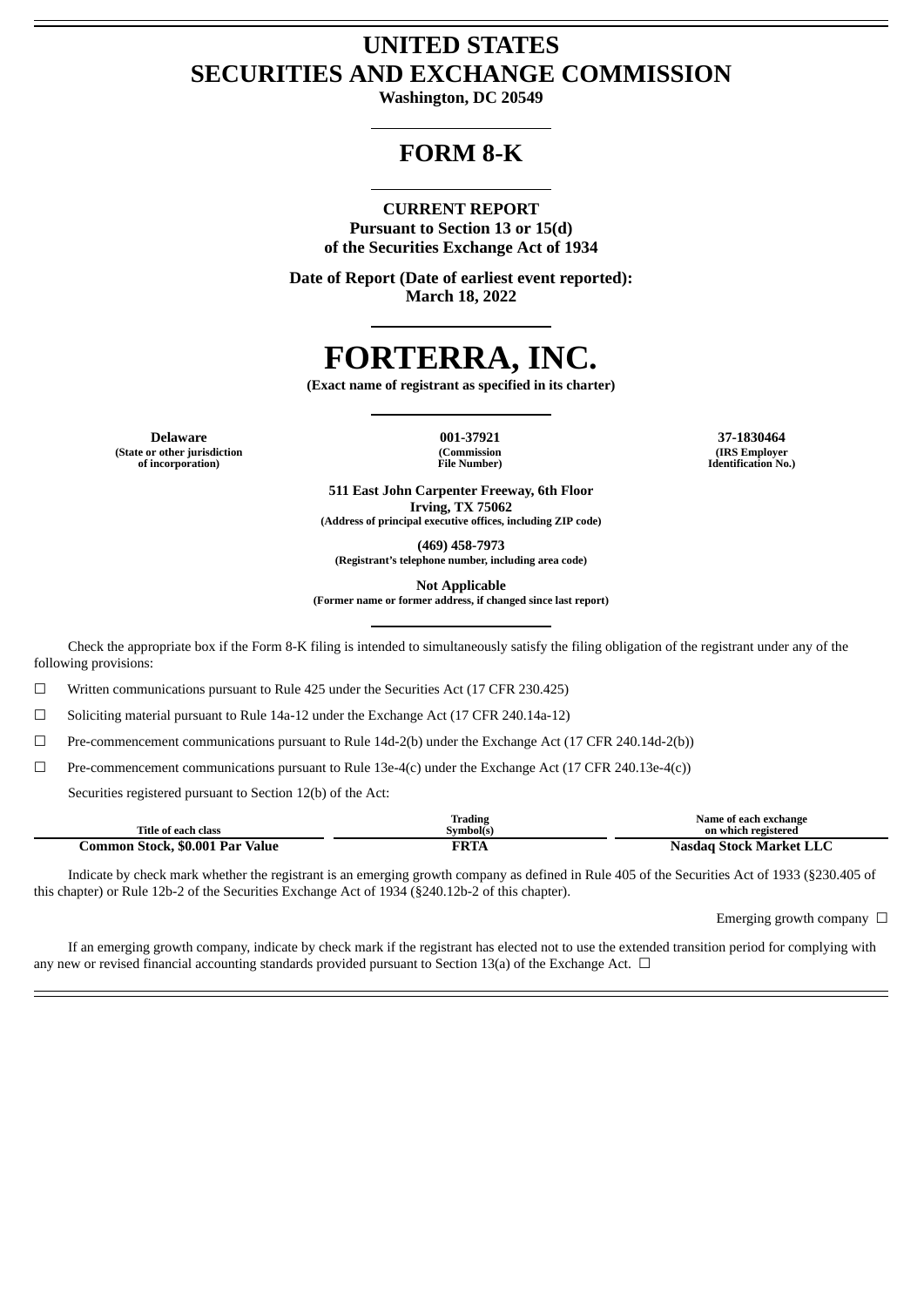## **Introductory Note**

On March 18, 2022, pursuant to the terms of the previously announced Agreement and Plan of Merger, dated February 19, 2021 (the "Merger Agreement"), by and among Forterra, Inc., a Delaware corporation (the "Company"), Quikrete Holdings, Inc., a Delaware corporation ("Parent"), and Jordan Merger Sub, Inc., a Delaware corporation and a wholly owned subsidiary of Parent ("Merger Sub"), the Company and Parent completed the merger of Merger Sub with and into the Company, with the Company surviving the merger as the surviving corporation (the "Surviving Corporation") and a wholly owned subsidiary of Parent (the "Merger").

# **Item 1.02. Termination of a Material Definitive Agreement.**

Concurrently with the completion of the Merger: (i) the Company terminated all commitments outstanding under that certain ABL Credit Agreement dated as of October 25, 2016, as amended, by and among the Company and certain of its subsidiaries, as borrowers, the lenders party thereto and Bank of America, N.A., as agent and repaid all outstanding indebtedness thereunder, (ii) the Company terminated that certain Senior Lien Term Loan Credit Agreement dated as of October 25, 2016 by and among the Company, Forterra Finance, LLC, as borrower, the lenders party thereto and Credit Suisse AG, Cayman Islands Branch, as administrative agent, and repaid all outstanding indebtedness thereunder and (iii) the Company redeemed all outstanding notes under that certain Indenture, dated as of July 16, 2020 by and among Forterra Finance, LLC, FRTA Finance Corp., the guarantors party thereto and Deutsche Bank Trust Company Americas, as trustee, relating to the Company's outstanding 6.50% Senior Secured Notes due 2025 (the "Notes").

# **Item 2.01. Completion of Acquisition or Disposition of Assets.**

The information set forth in the Introductory Note above is incorporated herein by reference. At the effective time of the Merger (the "Effective Time"), each issued and outstanding share of common stock (the "Common Stock") of the Company (other than (i) any shares held in the treasury of the Company or owned, directly or indirectly, by Parent, Merger Sub or any wholly owned subsidiary of the Company immediately prior to the Effective Time, (ii) shares that were subject to any vesting restrictions ("Company Restricted Shares") granted under the Company's stock incentive plans (the "Company Stock Plans") and (iii) any shares owned by stockholders who had properly exercised and perfected appraisal rights under Delaware law) was automatically canceled and converted into the right to receive \$24.00 in cash, without interest (the "Merger Consideration"), subject to deduction for any required withholding tax.

At the Effective Time:

- (1) each restricted stock unit that was solely subject to time-based vesting requirements granted under the Company Stock Plans that was outstanding immediately prior to the Effective Time fully vested and was converted into the right to receive an amount in cash (without interest and subject to applicable tax withholdings) equal to the product of (i) the Merger Consideration multiplied by (ii) the number of shares of Common Stock subject to such vested restricted stock unit;
- (2) each restricted stock unit that was subject to performance-based vesting requirements granted under the Company Stock Plans that was outstanding immediately prior to the Effective Time immediately vested and was converted into the right to receive an amount in cash (without interest and subject to applicable tax withholdings) equal to the product of (i) the Merger Consideration multiplied by (ii) the number of shares subject to such vested restricted stock unit immediately prior to the Effective Time as determined in accordance with the Merger Agreement;
- (3) each option to purchase shares of Common Stock granted under the Company Stock Plans that was outstanding immediately prior to the Effective Time fully vested, to the extent not vested previously, and was converted into the right to receive an amount in cash (without interest and subject to applicable tax withholdings) equal to the product of (i) the remainder, if positive, of (A) the Merger Consideration *minus* (B) the exercise price per share of Common Stock of such option multiplied by (ii) the number of shares of Common Stock subject to such vested option; and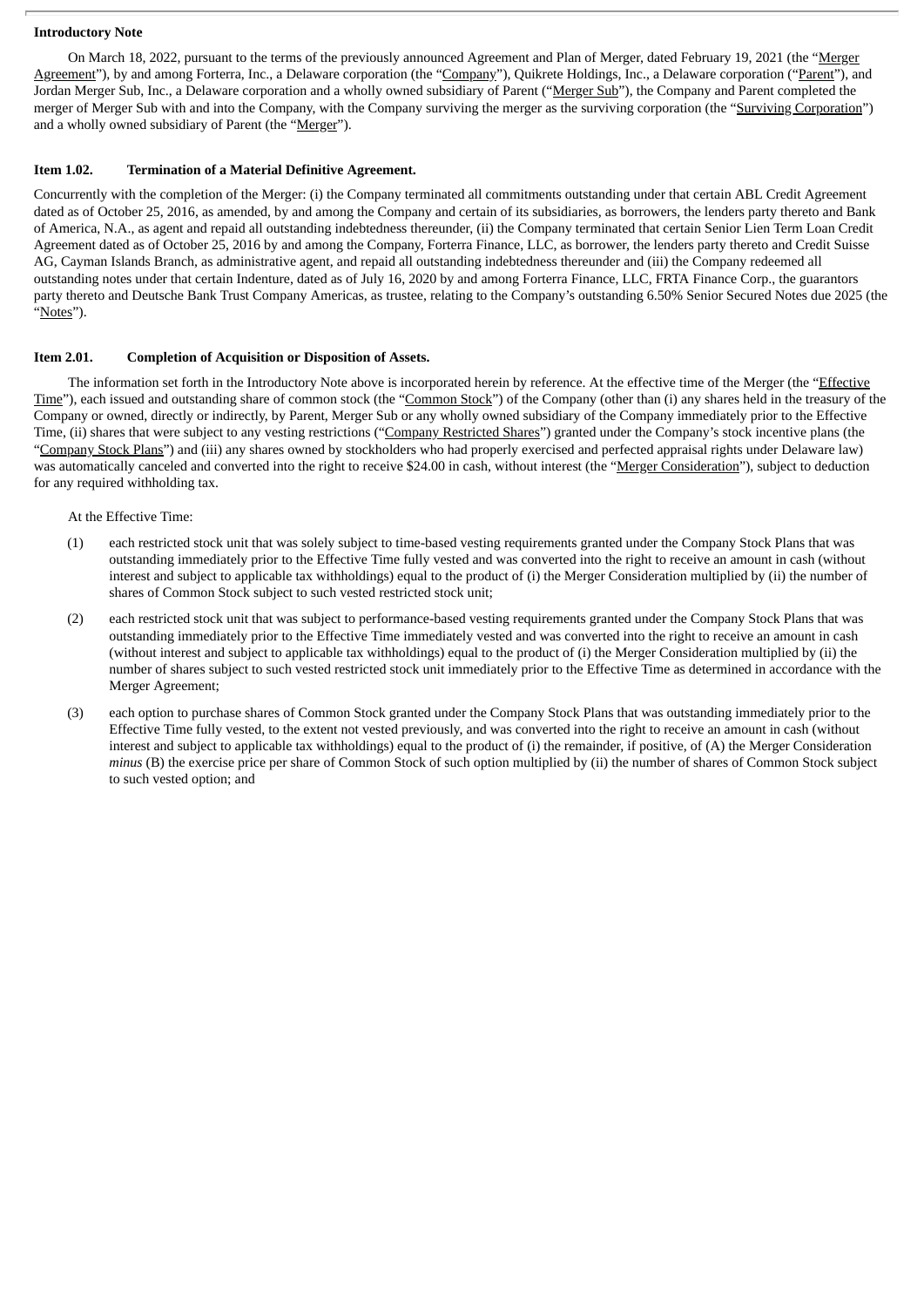(4) each Company Restricted Share that was outstanding immediately prior to the Effective Time immediately vested in full and was converted into the right to receive an amount in cash (without interest and subject to applicable tax withholdings) equal to the Merger Consideration.

The foregoing description of the Merger Agreement and the transactions contemplated thereby does not purport to be complete and is subject to and qualified in its entirety by reference to the complete text of the Merger Agreement, which was filed as Exhibit 2.1 to the Company's Current Report on Form 8-K filed with the Securities and Exchange Commission (the "SEC") on February 22, 2021, and which is incorporated herein by reference.

# Item 2.04 Triggering Events That Accelerate or Increase a Direct Financial Obligation or an Obligation under an Off-Balance Sheet **Arrangement.**

The information required by this Item 2.04 is included in the Introductory Note, Item 1.02 and Item 2.01 above and is incorporated herein by reference.

# Item 3.01. Notice of Delisting or Failure to Satisfy a Continued Listing Rule or Standard; Transfer of Listing.

In connection with the completion of the Merger, the Company notified The Nasdaq Stock Market LLC ("Nasdaq") on March 18, 2022 that each outstanding share of Common Stock (except as described in Item 2.01 above) was converted pursuant to the Merger Agreement as described under Item 2.01 above, and the Company requested that Nasdaq (i) cease trading of the Common Stock on Nasdaq and suspend the listing of the Common Stock and (ii) file a Form 25 with the SEC to remove the Common Stock from listing on Nasdaq and deregister the Common Stock pursuant to Section 12(b) of the Securities Exchange Act of 1934, as amended (the "Exchange Act").

Trading of the Common Stock on Nasdaq was suspended after the close of business on March 17, 2022. Nasdaq filed the Form 25 with the SEC on March 18, 2022. In addition, the Surviving Corporation and Parent intend to file a Form 15 with the SEC requesting the termination of registration of the Common Stock under Section 12(g) of the Exchange Act and the suspension of reporting obligations under Sections 13 and 15(d) of the Exchange Act with respect to the Common Stock.

# **Item 3.03. Material Modification to Rights of Security Holders.**

The information required by this Item 3.03 is included in Item 2.01 and Item 3.01 above and Item 5.02 and Item 5.03 below and is incorporated herein by reference.

In connection with the Merger and at the Effective Time, holders of Common Stock immediately prior to such time ceased to have any rights as stockholders in the Company (other than the right to receive the Merger Consideration pursuant to the Merger Agreement or any appraisal rights under Delaware law, if applicable).

# **Item 5.01. Changes in Control of Registrant.**

The information included in Item 2.01 and Item 3.01 above and Item 5.02 and Item 5.03 below is incorporated herein by reference. As a result of the completion of the Merger, a change in control of the Company occurred. Merger Sub merged with and into the Company, with the Company surviving the Merger as a wholly owned subsidiary of Parent. The total amount of consideration payable to the Company's stockholders in connection with the Merger was approximately \$1.6 billion. The funds used by Parent to consummate the Merger and pay the related fees and expenses with respect to the Merger came from cash and from debt financing provided by Wells Fargo Bank, National Association.

# Item 5.02. Departure of Directors or Certain Officers: Election of Directors: Appointment of Certain Officers: Compensatory **Arrangements of Certain Officers.**

# *Directors*

On March 18, 2022, in connection with the Merger, Chris Meyer, Richard "Chip" Cammerer, Jr., Rafael Colorado, Maureen Harrell, Chad Lewis, Clint McDonnough, John McPherson, Jacques Sarrazin and Karl H. Watson, Jr. resigned as members of the board of directors of the Company as of the Effective Time. These departures were not a result of any disagreements with the Company on any matter relating to the Company's operations, policies, or practices.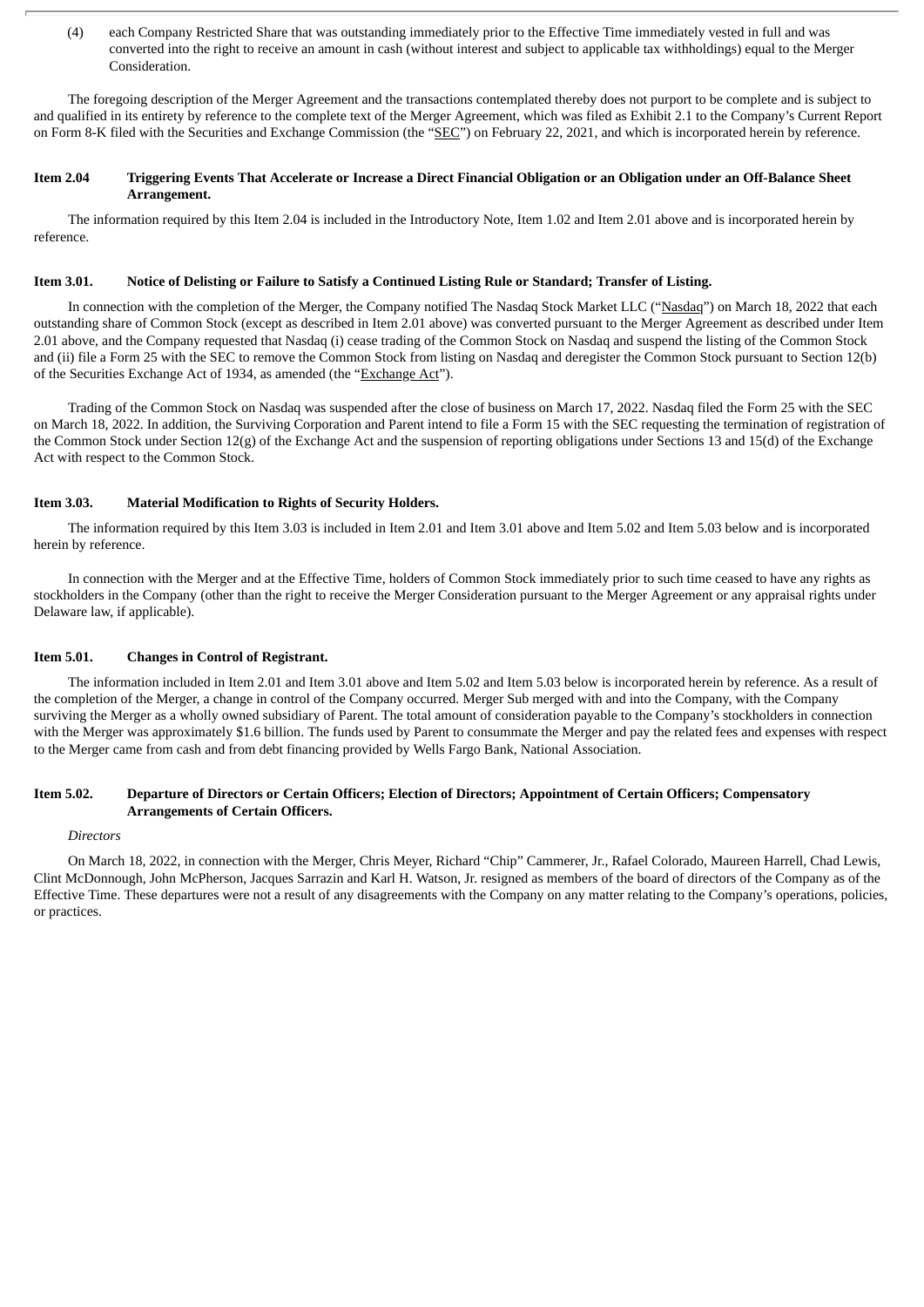From and after the Effective Time, the directors of Merger Sub immediately prior to the Effective Time became the directors of the Surviving Corporation, and the officers of Merger Sub immediately prior to the Effective Time became the officers of the Surviving Corporation, in each case until their respective successors are duly elected and qualified or their earlier resignation or removal, as provided in the organizational documents of the Surviving Corporation and by applicable law.

# *Compensatory Arrangements*

In accordance with the Merger Agreement, prior to the Effective Time, the Company Stock Plans were terminated.

# **Item 5.03. Amendments to Articles of Incorporation or Bylaws; Change in Fiscal Year.**

On March 18, 2022, pursuant to the Merger Agreement, at the Effective Time, the Company's Amended and Restated Certificate of Incorporation, as in effect prior to the Effective Time, was amended and restated to read in its entirety substantially as set forth in Exhibit B to the Merger Agreement, and, as so amended and restated, became the certificate of incorporation of the Surviving Corporation.

On March 18, 2022, pursuant to the Merger Agreement, at the Effective Time, the bylaws of the Company, as in effect immediately prior to the Effective time, were amended and restated to read in their entirety as set forth in Exhibit C to the Merger Agreement, and, as so amended and restated, became the bylaws of the Surviving Corporation.

The certificate of incorporation and bylaws of the Surviving Corporation are attached hereto as Exhibits 3.1 and 3.2, respectively, and are incorporated herein by reference.

# **Item 8.01. Other Events.**

On March 18, 2022, the Company issued a press release announcing the completion of the Merger. A copy of the press release is attached to this Current Report on Form 8-K as Exhibit 99.1 and incorporated herein by reference.

# **Item 9.01. Financial Statements and Exhibits.**

(d) Exhibits

| Exhibit<br>No. | <b>Description</b>                                                                                                                                                                                                                                                                              |
|----------------|-------------------------------------------------------------------------------------------------------------------------------------------------------------------------------------------------------------------------------------------------------------------------------------------------|
| 2.1            | Agreement and Plan of Merger dated February 19, 2021, by and among Forterra, Inc., Quikrete Holdings, Inc. and Jordan Merger Sub,<br>Inc. (incorporated by reference to Exhibit 2.1 to the Current Report on Form 8-K of Forterra, Inc., which was filed with the SEC on<br>February 22, 2021). |
| 3.1            | Amended and Restated Certificate of Incorporation of Forterra, Inc.                                                                                                                                                                                                                             |
| 3.2            | Amended and Restated Bylaws of Forterra, Inc.                                                                                                                                                                                                                                                   |
| 99.1           | Press Release, dated as of March 18, 2022.                                                                                                                                                                                                                                                      |

104 Cover Page Interactive Data File – The cover page from the Company's Current Report on Form 8-K filed on March 18, 2022 is formatted in Inline XBRL (included as Exhibit 101).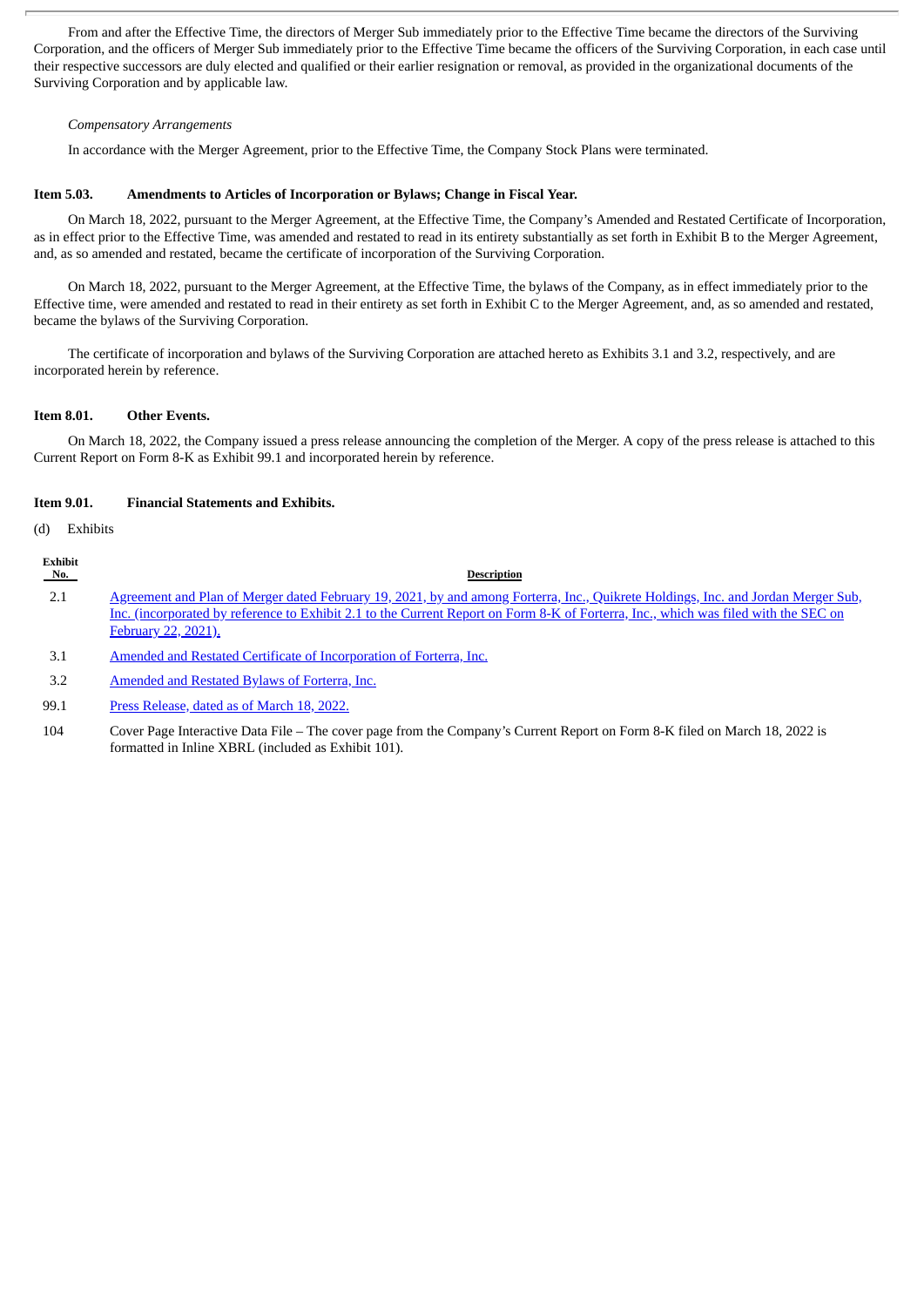Pursuant to the requirements of the Securities Exchange Act of 1934, the registrant has duly caused this report to be signed on its behalf by the undersigned hereunto duly authorized.

Forterra, Inc.

Date: March 18, 2022 By: /s/ David T. Jones

Name: David T. Jones Title: Chief Financial Officer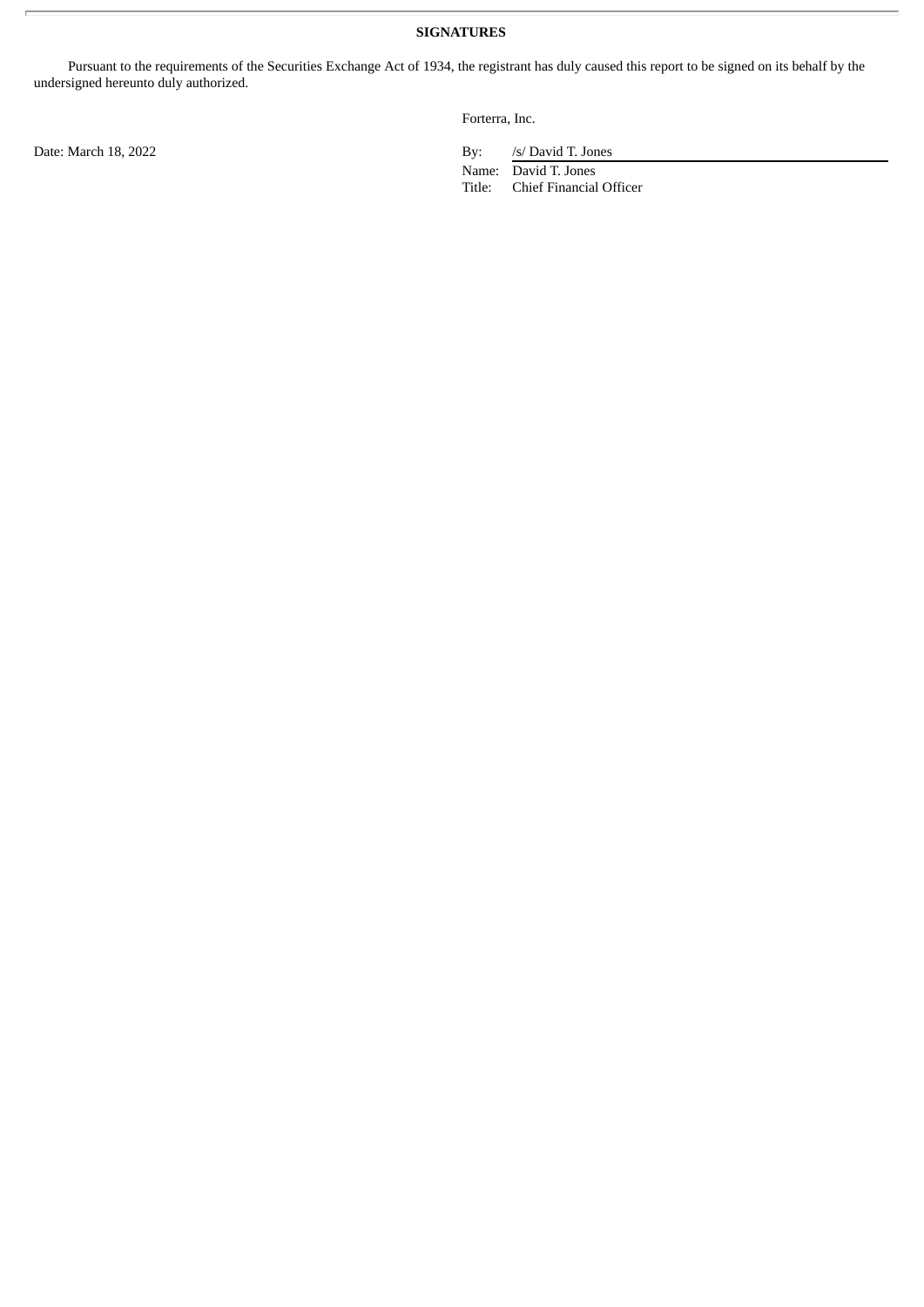# **AMENDED AND RESTATED CERTIFICATE OF INCORPORATION**

#### **of**

#### **FORTERRA, INC.**

<span id="page-5-0"></span>1. Name. The name of the corporation is Forterra, Inc. (the "Corporation").

2. Address; Registered Office and Agent. The address of the Corporation's registered office is 251 Little Falls Drive, City of Wilmington, County of New Castle, State of Delaware 19808; and the name of its registered agent at such address is Corporation Service Company.

3. Corporate Purposes. The purpose of the Corporation is to engage in any lawful act or activity for which corporations may be organized under the DGCL.

4. Number of Shares. The total number of shares of stock that the Corporation shall have authority to issue is One Thousand (1,000), all of which shall be shares of Common Stock with the par value of one cent (\$0.01) per share.

5. Election of Directors. Unless and except to the extent that the By-laws of the Corporation (the "By-laws") shall so require, the election of directors of the Corporation need not be by written ballot.

#### 6. Limitation of Liability.

(a) To the fullest extent permitted under the DGCL, as amended from time to time, no director of the Corporation shall be personally liable to the Corporation or its stockholders for monetary damages for breach of fiduciary duty as a director.

(b) Any amendment or repeal of Section 6(a) shall not adversely affect any right or protection of a director of the Corporation hereunder in respect of any act or omission occurring prior to the time of such amendment or repeal.

# 7. Indemnification.

7.1 Right to Indemnification. The Corporation shall indemnify and hold harmless, to the fullest extent permitted by applicable law as it presently exists or may hereafter be amended, any person (a "Covered Person") who was or is a party or is threatened to be made a party to any threatened, pending or completed action, suit or proceeding, whether civil, criminal, administrative or investigative (a "Proceeding"), by reason of the fact that he or she, or a person for whom he or she is the legal representative, is or was a director or officer of the Corporation or, while a director or officer of the Corporation, is or was serving at the request of the Corporation as a director, officer, employee or agent of another entity or enterprise, including service with respect to employee benefit plans, against all liability and loss suffered and expenses (including attorneys' fees) reasonably incurred by such Covered Person. Notwithstanding the preceding sentence, except as otherwise provided in Section 7.3 (Claims), the Corporation shall be required to indemnify a Covered Person in connection with a Proceeding (or part thereof) commenced by such Covered Person only if the commencement of such Proceeding (or part thereof) by the Covered Person was authorized by the Board of Directors of the Corporation (the "Board").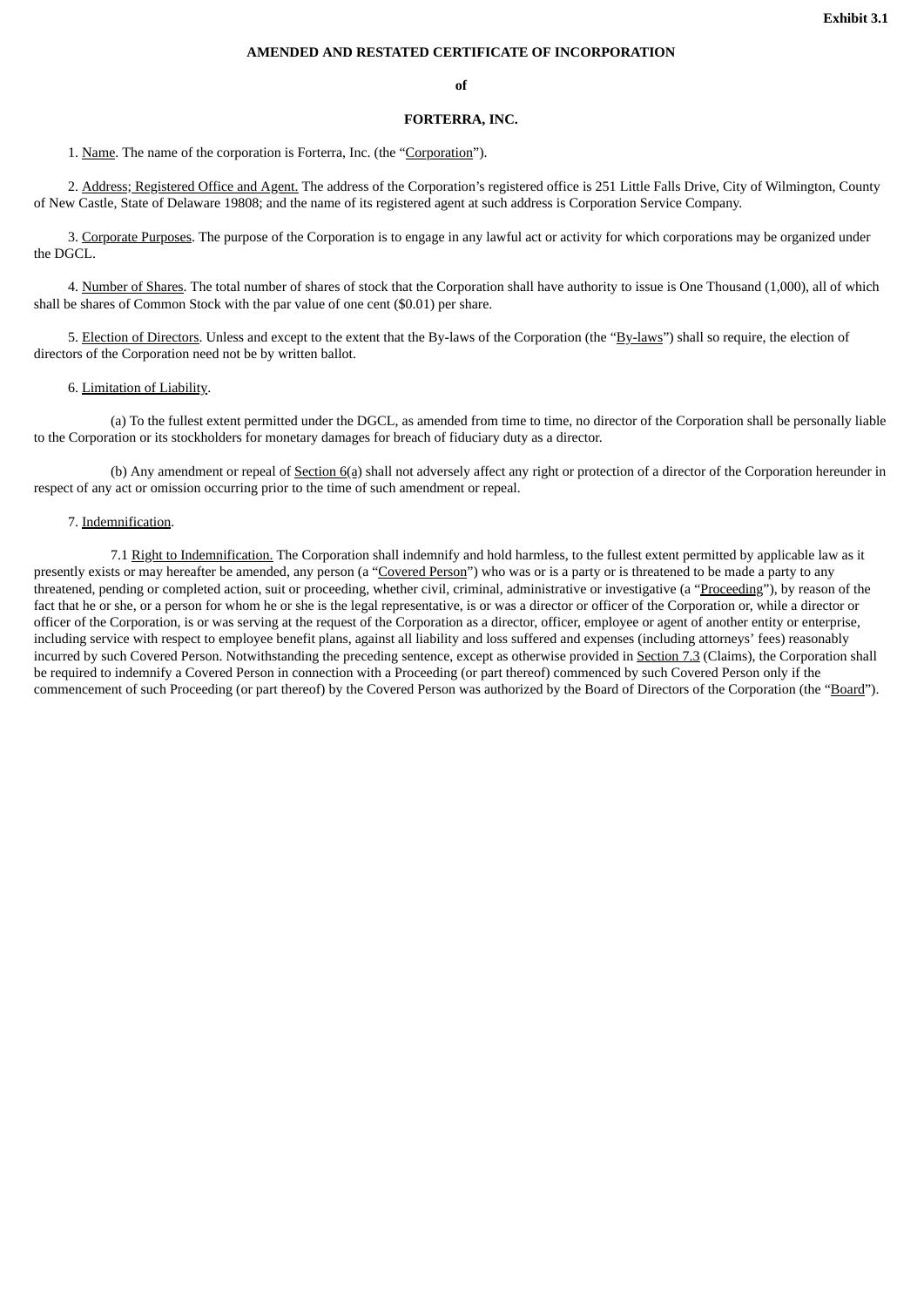7.2 Prepayment of Expenses. To the extent not prohibited by applicable law, the Corporation shall pay the expenses (including attorneys' fees) incurred by a Covered Person in defending any Proceeding in advance of its final disposition; provided, however, that, to the extent required by applicable law, such payment of expenses in advance of the final disposition of the Proceeding shall be made only upon receipt of an undertaking by the Covered Person to repay all amounts advanced if it should be ultimately determined that the Covered Person is not entitled to be indemnified under this Article 7 or otherwise.

7.3 Claims. If a claim for indemnification or advancement of expenses under this Article 7 is not paid in full within 30 days after a written claim therefor by the Covered Person has been received by the Corporation, the Covered Person may file suit to recover the unpaid amount of such claim and, if successful in whole or in part, shall be entitled to be paid the expense of prosecuting such claim. In any such action the Corporation shall have the burden of proving that the Covered Person is not entitled to the requested indemnification or advancement of expenses under applicable law.

7.4 Nonexclusivity of Rights. The rights conferred on any Covered Person by this Article 7 shall not be exclusive of any other rights that such Covered Person may have or hereafter acquire under any statute, provision of this Certificate of Incorporation, the By-laws, agreement, vote of stockholders or disinterested directors or otherwise.

7.5 Other Sources. The Corporation's obligation, if any, to indemnify or to advance expenses to any Covered Person who was or is serving at its request as a director, officer, employee or agent of another entity or enterprise shall be reduced by any amount such Covered Person may collect as indemnification or advancement of expenses from such other entity or enterprise.

7.6 Amendment or Repeal. Any amendment or repeal of the foregoing provisions of this Article 7 shall not adversely affect any right or protection hereunder of any Covered Person in respect of any act or omission occurring prior to the time of such amendment or repeal.

7.7 Other Indemnification and Prepayment of Expenses. This Article 7 shall not limit the right of the Corporation, to the extent and in the manner permitted by applicable law, to indemnify and to advance expenses to persons other than Covered Persons when and as authorized by appropriate corporate action.

8. Adoption Amendment or Repeal of By-Laws. The Board is authorized to adopt, amend or repeal the By-laws.

9. Certificate Amendments. The Corporation reserves the right at any time, and from time to time, to amend or repeal any provision contained in this Certificate of Incorporation, and add other provisions authorized by the laws of the State of Delaware at the time in force, in the manner now or hereafter prescribed by applicable law; and all rights, preferences and privileges of whatsoever nature conferred upon stockholders, directors or any other persons whomsoever by and pursuant to this Certificate of Incorporation (as amended) are granted subject to the rights reserved in this Article 9.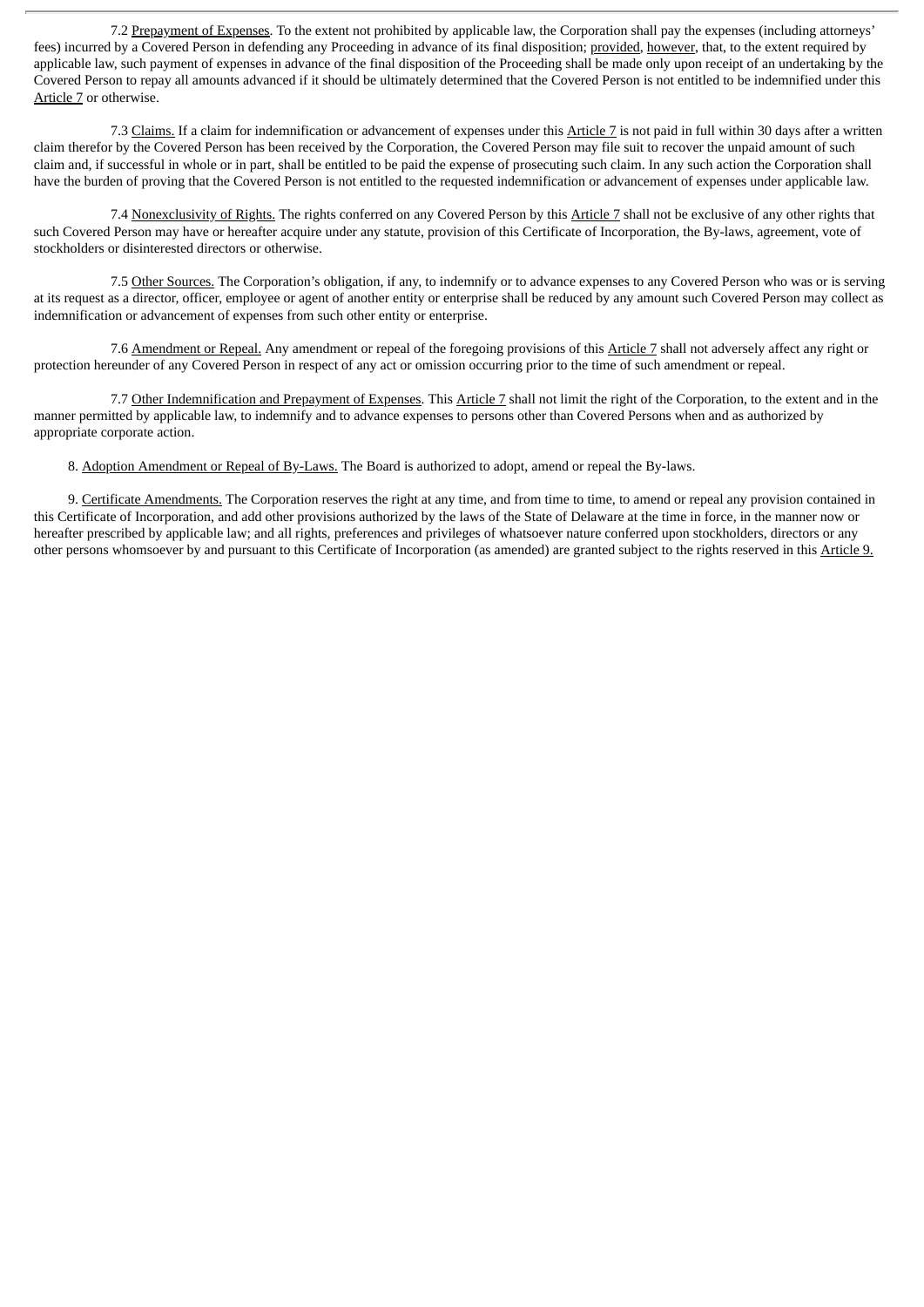**E x h i b i t 3 . 2**

B Y-L AW S

O f

FORTERRA, INC.

<span id="page-7-0"></span>(a Delaware Corporati o n )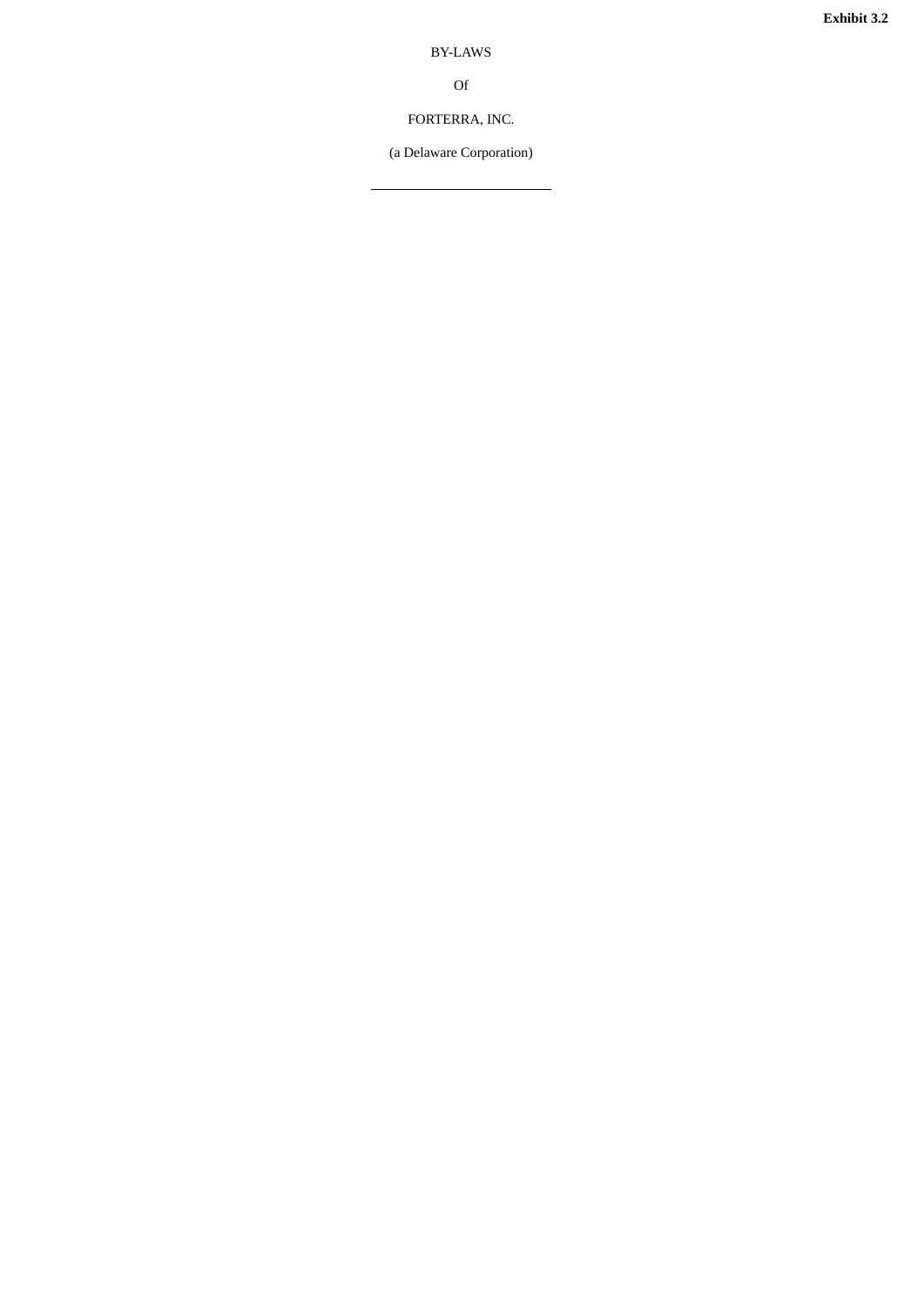# TABLE OF CONTENTS

 $\bar{r}$ 

| <b>ARTICLE 1 DEFINITIONS</b>      | Page          |
|-----------------------------------|---------------|
| <b>ARTICLE 2 STOCKHOLDERS</b>     | $\mathcal{L}$ |
| <b>ARTICLE 3 DIRECTORS</b>        | 7             |
| ARTICLE 4 COMMITTEES OF THE BOARD | 9             |
| ARTICLE 5 OFFICERS                | 10            |
| ARTICLE 6 GENERAL PROVISIONS      | 12            |
|                                   |               |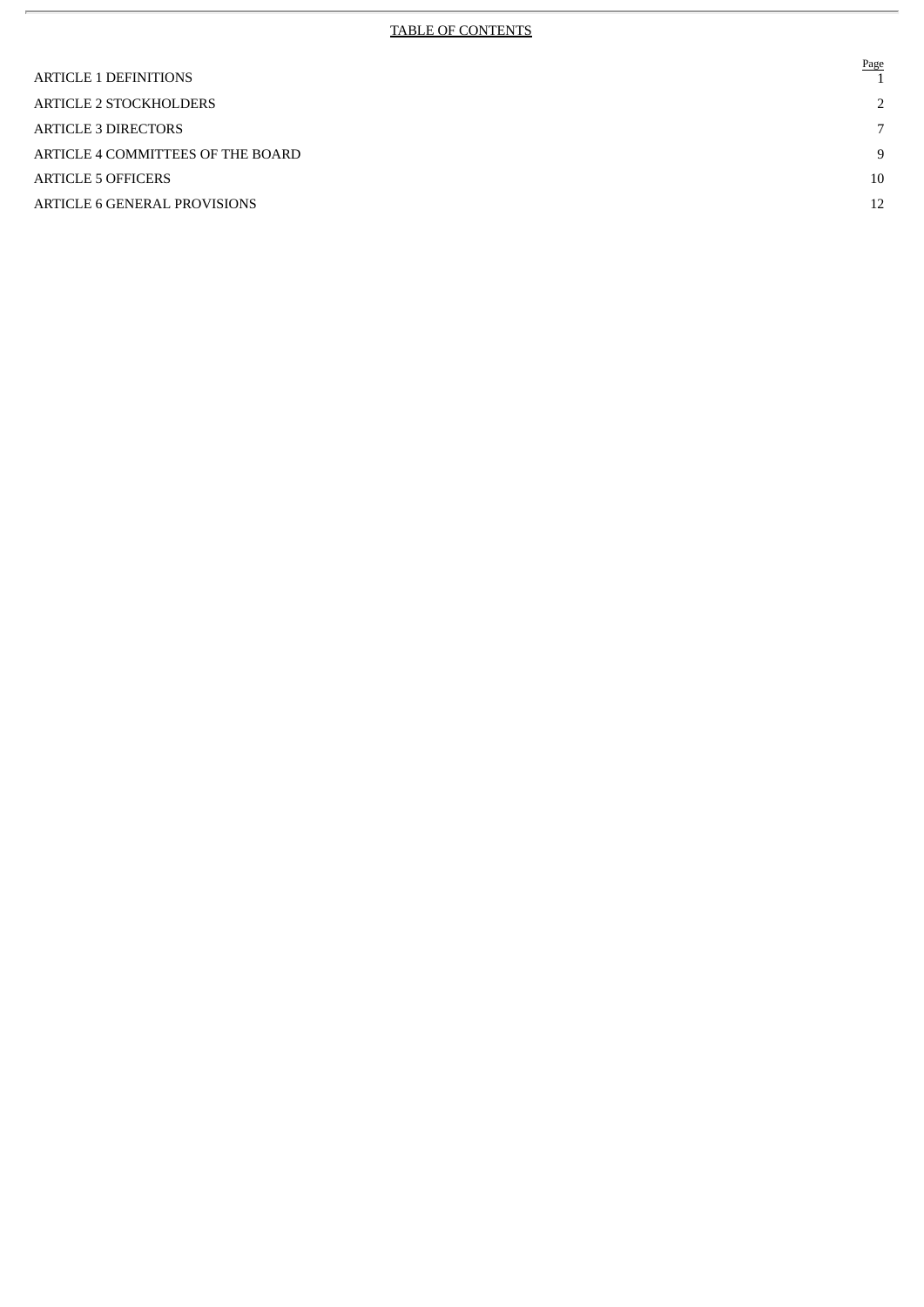# ARTICLE 1

#### **DEFINITIONS**

As used in these By-laws, unless the context otherwise requires, the term:

1.1 "Assistant Secretary" means an Assistant Secretary of the Corporation.

1.2 "Assistant Treasurer" means an Assistant Treasurer of the Corporation.

1.3 "Board" means the Board of Directors of the Corporation.

1.4 "By-laws" means the initial by-laws of the Corporation, as amended from time to time.

1.5 "Certificate of Incorporation" means the certificate of incorporation of the Corporation, as amended, supplemented or restated from time to time.

1.6 "Chairman" means the Chairman of the Board of Directors of the Corporation.

1.7 "Corporation" means Forterra, Inc.

1.8 "DGCL" means the General Corporation Law of the State of Delaware, as amended.

1.9 "Directors" means the directors of the Corporation.

1.10 "law" means any U.S. or non-U.S., federal, state or local law (statutory, common or otherwise), constitution, treaty, convention, ordinance, code, rule, regulation, order, injunction, judgment, decree, ruling or other similar requirement enacted, adopted, promulgated or applied by a governmental authority (including any department, court, agency or official, or non-governmental self-regulatory organization, agency or authority and any political subdivision or instrumentality thereof).

1.11 "Office of the Corporation" means the executive office of the Corporation, anything in Section 131 of the DGCL to the contrary notwithstanding.

1.12 "President" means the President of the Corporation.

1.13 "Secretary" means the Secretary of the Corporation.

1.14 "Stockholders" means the stockholders of the Corporation.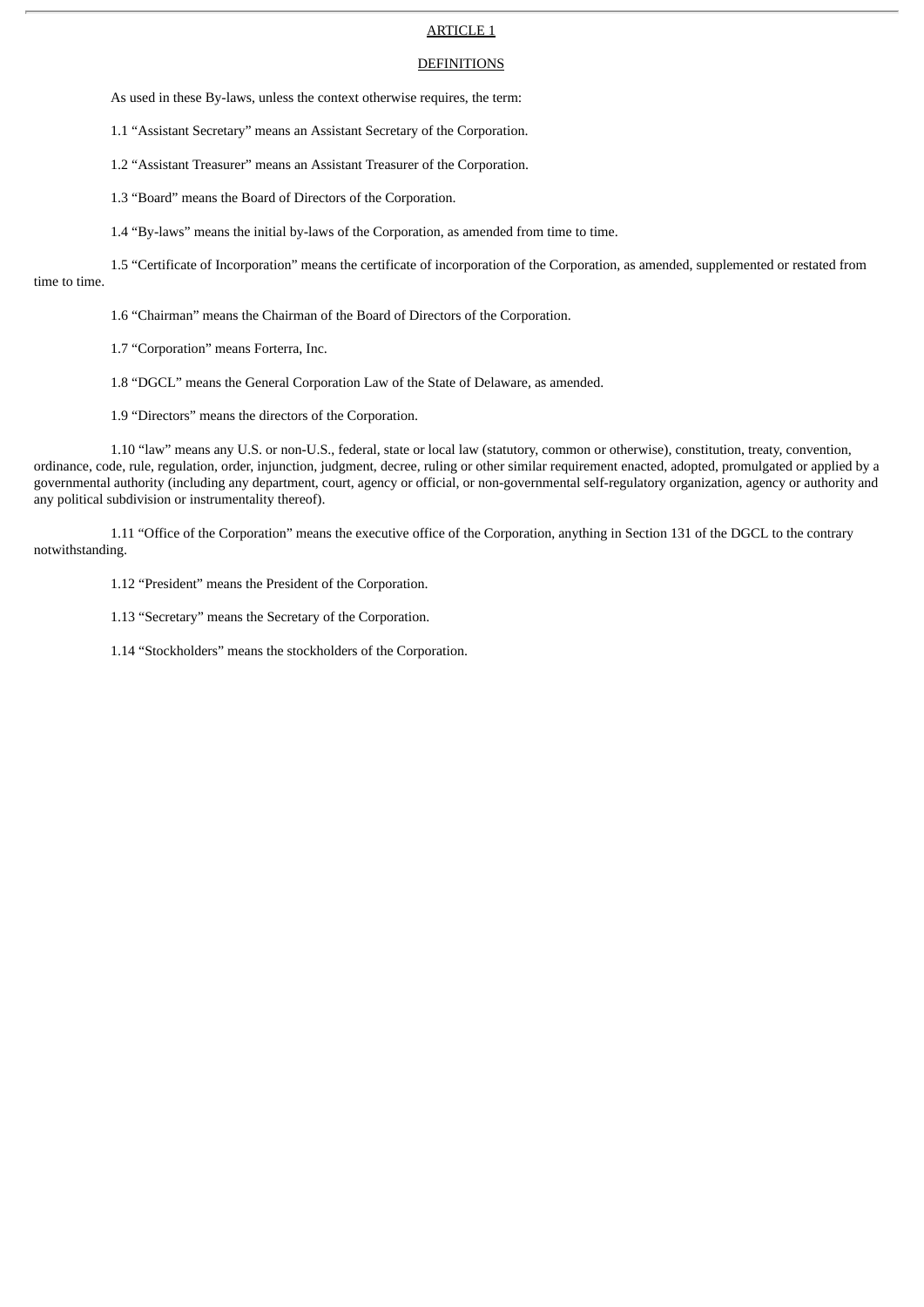1.15 "Treasurer" means the Treasurer of the Corporation.

1.16 "Vice President" means a Vice President of the Corporation.

#### ARTICLE 2

#### **STOCKHOLDERS**

2.1 Place of Meetings. Meetings of Stockholders may be held at such place or solely by means of remote communication or otherwise, within or without the State of Delaware, as may be designated by the Board from time to time.

2.2 Annual Meeting. If required by applicable law, a meeting of Stockholders for the election of Directors and other business shall be held annually at such date and time as may be designated by the Board from time to time.

2.3 Special Meetings. Unless otherwise prescribed by applicable law, special meetings of Stockholders may be called at any time by the Board and may not be called by any other person or persons. Business transacted at any special meeting of Stockholders shall be limited to the purpose(s) stated in the notice.

# 2.4 Record Date.

(A) For the purpose of determining the Stockholders entitled to notice of any meeting of Stockholders or any adjournment thereof, unless otherwise required by the Certificate of Incorporation or applicable law, the Board may fix a record date (the "Notice Record Date"), which record date shall not precede the date on which the resolution fixing the record date was adopted by the Board and shall not be more than 60 or less than 10 days before the date of such meeting. The Notice Record Date shall also be the record date for determining the Stockholders entitled to vote at such meeting unless the Board determines, at the time it fixes such Notice Record Date, that a later date on or before the date of the meeting shall be the date for making such determination (the "Voting Record Date"). For purposes of determining the Stockholders entitled to express consent to corporate action in writing without a meeting, unless otherwise required by the Certificate of Incorporation or applicable law, the Board may fix a record date, which record date shall not precede the date on which the resolution fixing the record date was adopted by the Board and shall not be more than 60 days or less than 10 days after the date on which the record date was fixed by the Board. For purposes of determining the Stockholders entitled to receive payment of any dividend or other distribution or allotment of any rights, exercise any rights in respect of any change, conversion or exchange of stock or take any other lawful action, unless otherwise required by the Certificate of Incorporation or applicable law, the Board may fix a record date, which record date shall not precede the date on which the resolution fixing the record date was adopted by the Board and shall not be more than 60 days or less than 10 days prior to such action.

 $\overline{2}$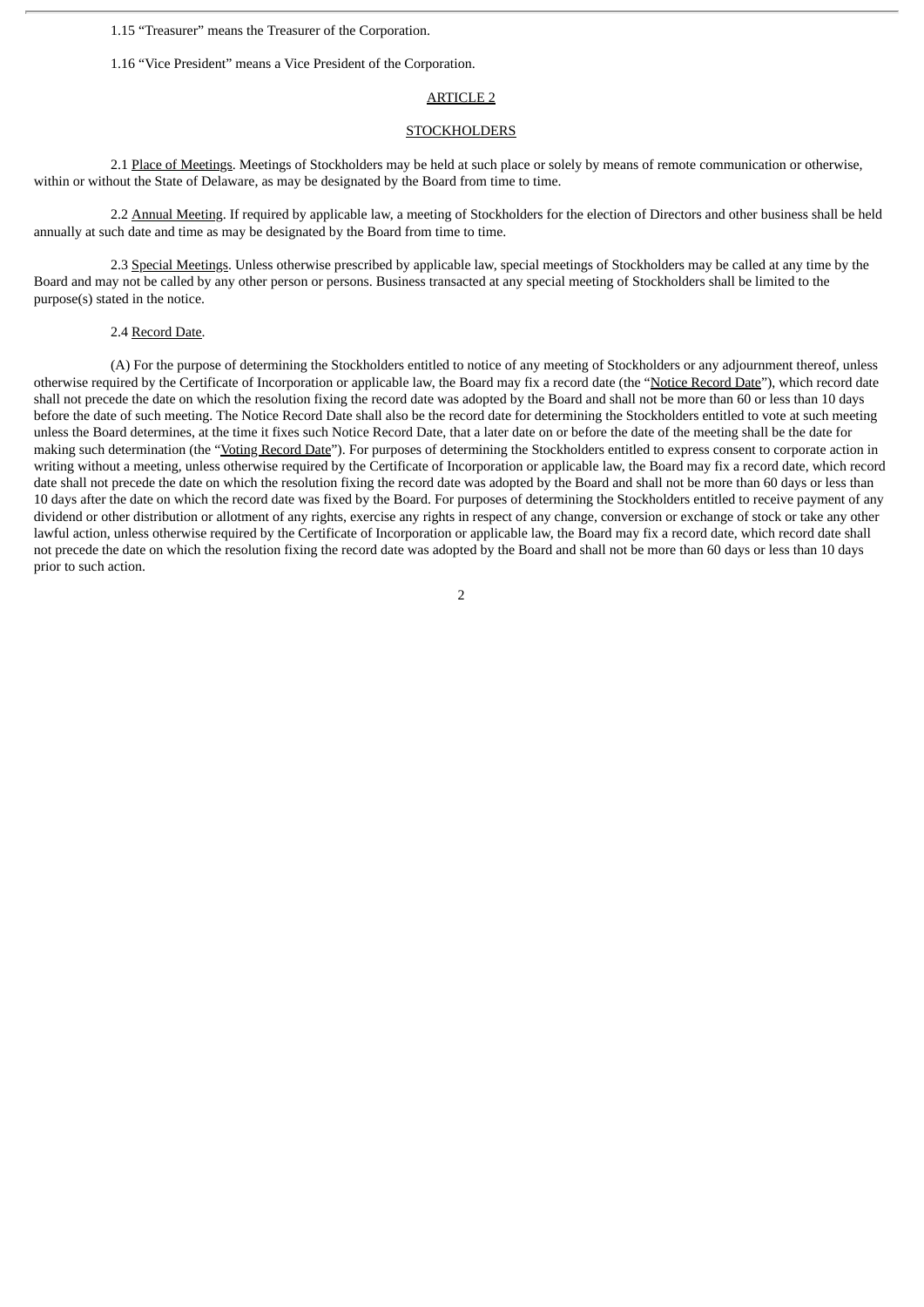# (B) If no such record date is fixed:

(i) The record date for determining Stockholders entitled to notice of and to vote at a meeting of Stockholders shall be at the close of business on the day next preceding the day on which notice is given or, if notice is waived, at the close of business on the day next preceding the day on which the meeting is held;

(ii) The record date for determining Stockholders entitled to express consent to corporate action in writing without a meeting (unless otherwise provided in the Certificate of Incorporation), when no prior action by the Board is required by applicable law, shall be the first day on which a signed written consent setting forth the action taken or proposed to be taken is delivered to the Corporation in accordance with applicable law; and when prior action by the Board is required by applicable law, the record date for determining Stockholders entitled to express consent to corporate action in writing without a meeting shall be at the close of business on the date on which the Board takes such prior action; and

(iii) When a determination of Stockholders of record entitled to notice of or to vote at any meeting of Stockholders has been made as provided in this Section 2.4, such determination shall apply to any adjournment thereof, unless the Board fixes a new Voting Record Date for the adjourned meeting, in which case the Board shall also fix such Voting Record Date or a date earlier than such date as the new Notice Record Date for the adjourned meeting.

2.5 Notice of Meetings of Stockholders. Whenever under the provisions of applicable law, the Certificate of Incorporation or these By-laws, Stockholders are required or permitted to take any action at a meeting, notice shall be given stating the place, if any, date and hour of the meeting, the means of remote communication, if any, by which Stockholders and proxy holders may be deemed to be present in person and vote at such meeting, the Voting Record Date, if such date is different from the Notice Record Date, and, in the case of a special meeting, the purposes for which the meeting is called. Unless otherwise provided by these By-laws or applicable law, notice of any meeting shall be given, not less than 10 nor more than 60 days before the date of the meeting, to each Stockholder entitled to vote at such meeting as of the Notice Record Date. If mailed, such notice shall be deemed to be given when deposited in the U.S. mail, with postage prepaid, directed to the Stockholder at his or her address as it appears on the records of the Corporation. An affidavit of the Secretary, an Assistant Secretary or the transfer agent of the Corporation that the notice required by this Section 2.5 has been given shall, in the absence of fraud, be prima facie evidence of the facts stated therein. If a meeting is adjourned to another time or place, notice need not be given of the adjourned meeting if the time and place thereof are announced at the meeting at which the adjournment is taken. Any business that might have been transacted at the meeting as originally called may be transacted at the adjourned meeting. If, however, the adjournment is for more than 30 days, a notice of the adjourned meeting shall be given to each Stockholder of record entitled to vote at the meeting. If, after the adjournment, a new Voting Record Date is fixed for the adjourned meeting, the Board shall fix a new Notice Record Date in accordance with Section 2.4(B)(iii) (*Record Date*) hereof and shall give notice of such adjourned meeting to each Stockholder entitled to vote at such meeting as of the Notice Record Date.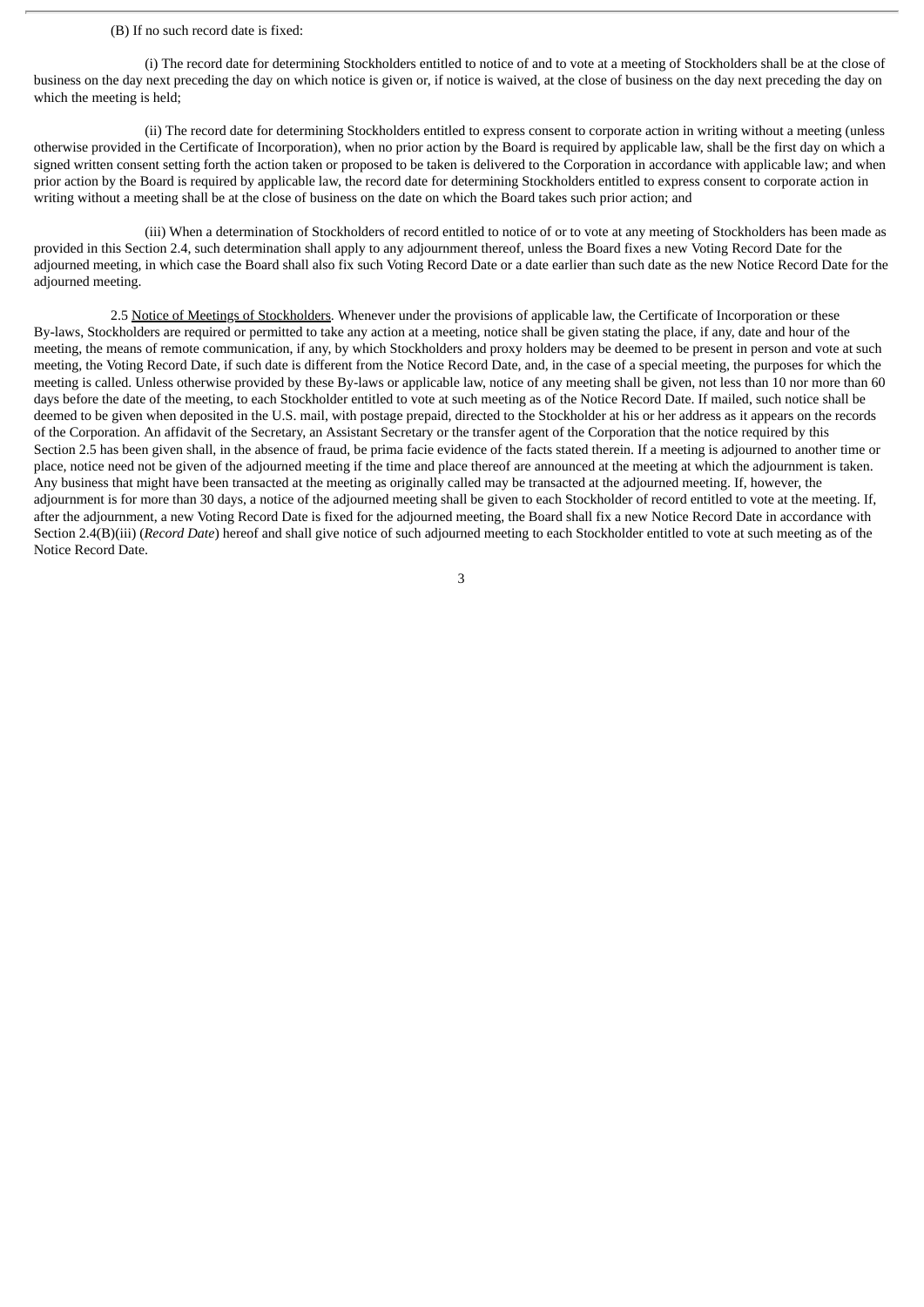2.6 Waivers of Notice. Whenever the giving of any notice to Stockholders is required by applicable law, the Certificate of Incorporation or these By-laws, a waiver thereof, given by the person entitled to said notice, whether before or after the event as to which such notice is required, shall be deemed equivalent to notice. Attendance by a Stockholder at a meeting shall constitute a waiver of notice of such meeting except when the Stockholder attends a meeting for the express purpose of objecting, at the beginning of the meeting, to the transaction of any business on the ground that the meeting has not been lawfully called or convened. Neither the business to be transacted at, nor the purposes of, any regular or special meeting of the Stockholders need be specified in any waiver of notice.

2.7 List of Stockholders. The Secretary shall prepare and make, at least 10 days before every meeting of Stockholders, a complete, alphabetical list of the Stockholders entitled to vote at the meeting, and showing the address of each Stockholder and the number of shares registered in the name of each Stockholder. Such list may be examined by any Stockholder, at such Stockholder's expense, for any purpose germane to the meeting, for a period of at least 10 days prior to the meeting, during ordinary business hours at the principal place of business of the Corporation or on a reasonably accessible electronic network as provided by applicable law. If the meeting is to be held at a place, the list shall also be produced and kept at the time and place of the meeting during the whole time thereof and may be inspected by any Stockholder who is present. If the meeting is held solely by means of remote communication, the list shall also be open for inspection as provided by applicable law. Except as provided by applicable law, the stock ledger shall be the only evidence as to who are the Stockholders entitled to examine the list of Stockholders or to vote in person or by proxy at any meeting of Stockholders.

2.8 Quorum of Stockholders; Adjournment. Except as otherwise provided by these By-laws, at each meeting of Stockholders, the presence in person or by proxy of the holders of a majority of the voting power of all outstanding shares of stock entitled to vote at such meeting of Stockholders, shall constitute a quorum for transaction of any business at such meeting. In the absence of a quorum, the holders of a majority in voting power of the shares of stock present in person or represented by proxy at any meeting of Stockholders, including an adjourned meeting, whether or not a quorum is present, may adjourn such meeting to another time and place. Shares of its own stock belonging to the Corporation or to another corporation, if a majority of the shares entitled to vote in the election of Directors of such other corporation is held, directly or indirectly, by the Corporation, shall neither be entitled to vote nor be counted for quorum purposes; provided, however, that the foregoing shall not limit the right of the Corporation to vote stock, including but not limited to its own stock, held by it in a fiduciary capacity.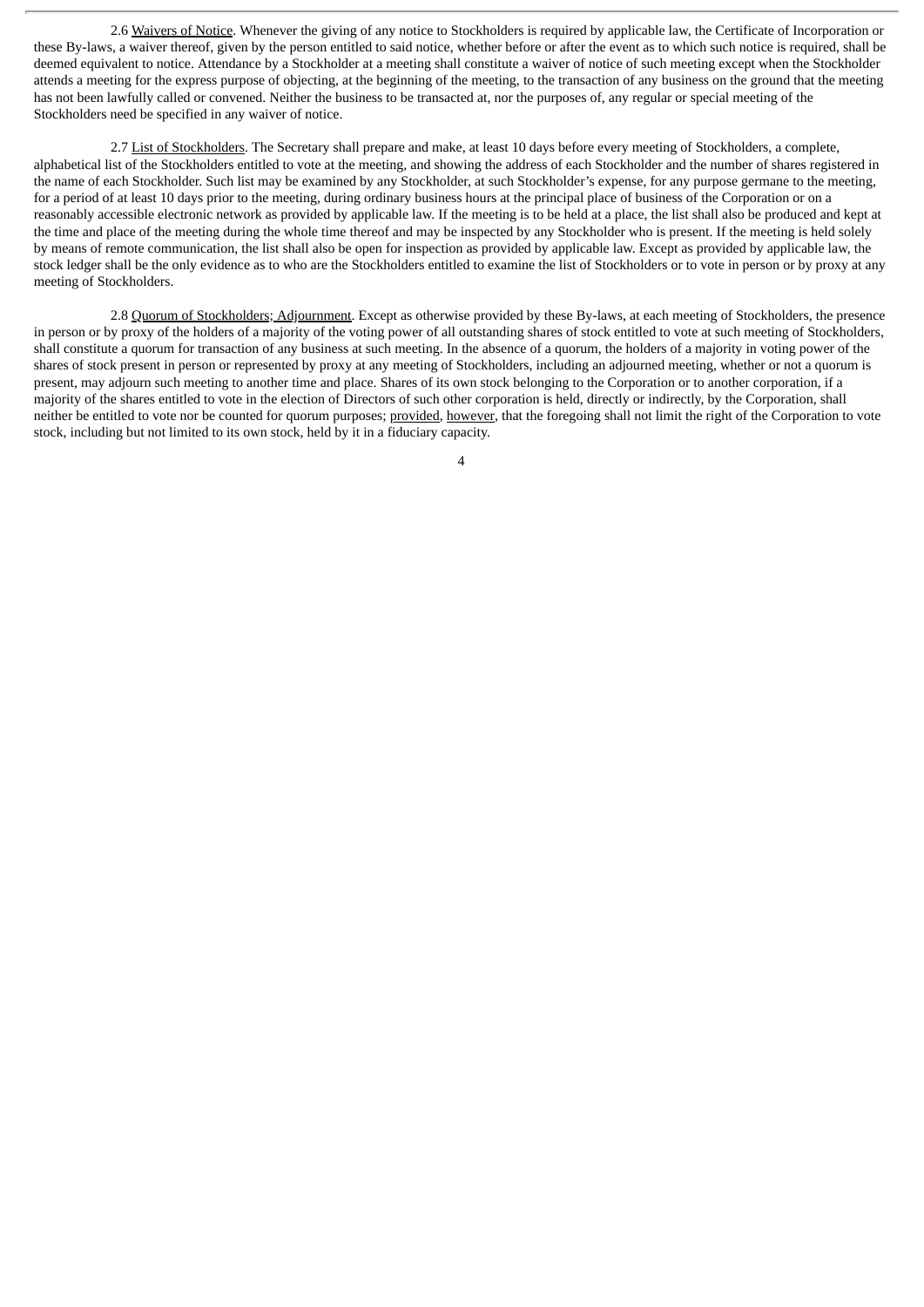2.9 Voting; Proxies. At any meeting of Stockholders, all matters other than the election of directors, except as otherwise provided by the Certificate of Incorporation, these By-laws or any applicable law, shall be decided by the affirmative vote of a majority in voting power of shares of stock present in person or represented by proxy and entitled to vote thereon. At all meetings of Stockholders for the election of Directors, a plurality of the votes cast shall be sufficient to elect the Directors. Each Stockholder entitled to vote at a meeting of Stockholders or to express consent or dissent to corporate action in writing without a meeting may authorize another person or persons to act for such Stockholder by proxy but no such proxy shall be voted or acted upon after three years from its date, unless the proxy provides for a longer period. A proxy shall be irrevocable if it states that it is irrevocable and if, and only so long as, it is coupled with an interest sufficient in law to support an irrevocable power. A Stockholder may revoke any proxy that is not irrevocable by attending the meeting and voting in person or by delivering to the Secretary a revocation of the proxy or by delivering a new proxy bearing a later date.

2.10 Voting Procedures and Inspectors at Meetings of Stockholders. The Board, in advance of any meeting of Stockholders, may appoint one or more inspectors, who may be employees of the Corporation, to attend the meeting and make a written report thereof. The Board may designate one or more persons as alternate inspectors to replace any inspector who fails to act. If no inspector or alternate is able to act at a meeting, the person presiding at the meeting may appoint one or more inspectors to act at the meeting. Each inspector, before entering upon the discharge of his or her duties, shall take and sign an oath faithfully to execute the duties of inspector with strict impartiality and according to the best of his or her ability. The inspectors shall (A) ascertain the number of shares outstanding and the voting power of each, (B) determine the shares represented at the meeting and the validity of proxies and ballots, (C) count all votes and ballots, (D) determine and retain for a reasonable period a record of the disposition of any challenges made to any determination by the inspectors and (E) certify their determination of the number of shares represented at the meeting and their count of all votes and ballots. The inspectors may appoint or retain other persons or entities to assist the inspectors in the performance of their duties. Unless otherwise provided by the Board, the date and time of the opening and the closing of the polls for each matter upon which the Stockholders will vote at a meeting shall be determined by the person presiding at the meeting and shall be announced at the meeting. No ballot, proxies, votes or any revocation thereof or change thereto, shall be accepted by the inspectors after the closing of the polls unless the Court of Chancery of the State of Delaware upon application by a Stockholder shall determine otherwise. In determining the validity and counting of proxies and ballots cast at any meeting of Stockholders, the inspectors may consider such information as is permitted by applicable law. No person who is a candidate for office at an election may serve as an inspector at such election.

2.11 Conduct of Meetings; Adjournment. The Board may adopt such rules and procedures for the conduct of Stockholder meetings as it deems appropriate. At each meeting of Stockholders, the President or, in the absence of the President, the Chairman or, if there is no Chairman or the Chairman is absent, a Vice President and, in case more than one Vice President shall be present, that Vice President designated by the Board (or in the absence of any such designation, the most senior Vice President present), shall preside over the meeting. Except to the extent inconsistent with the rules and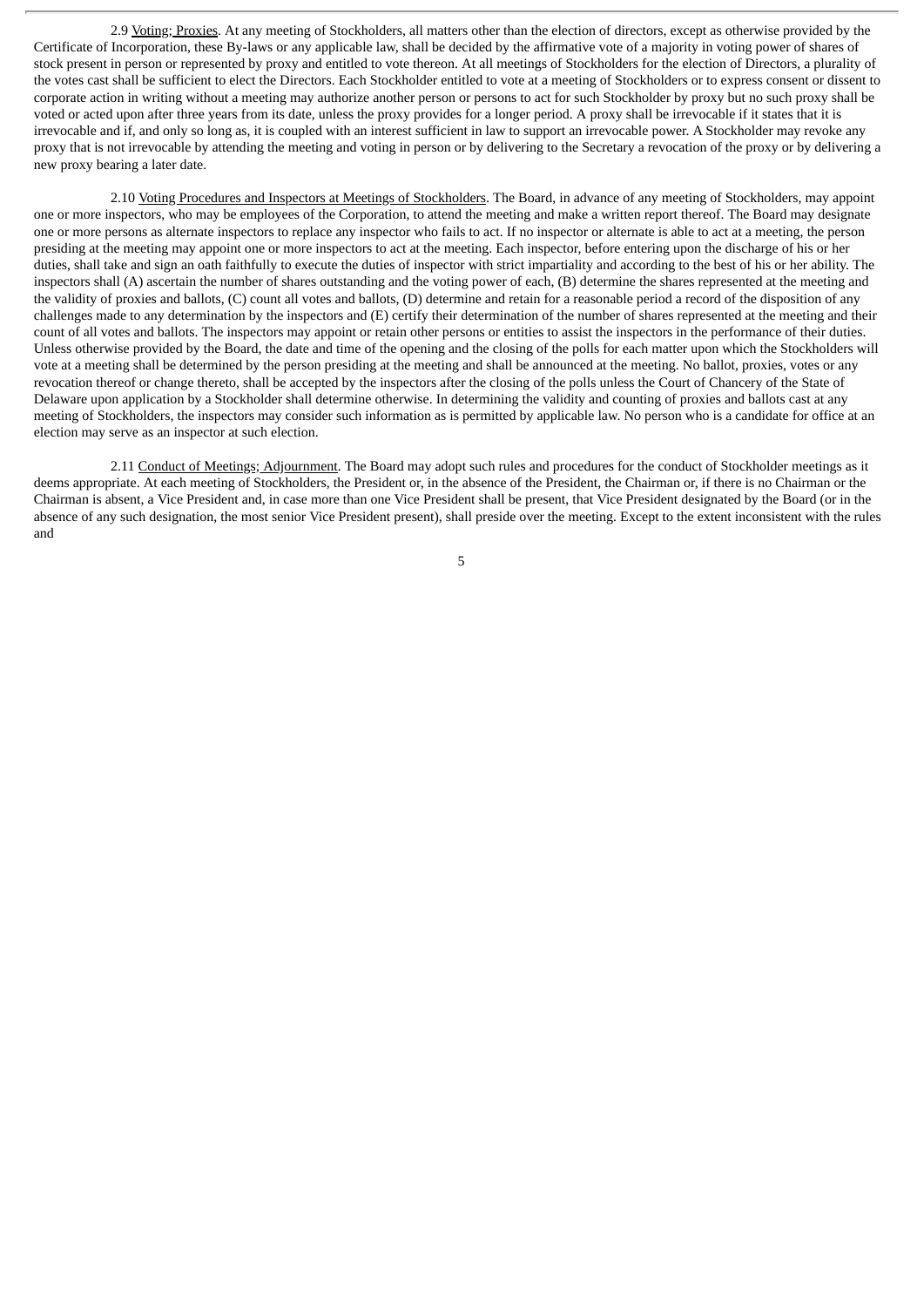procedures as adopted by the Board, the person presiding over the meeting of Stockholders shall have the right and authority to convene, adjourn and reconvene the meeting from time to time, to prescribe such additional rules and procedures and to do all such acts as, in the judgment of such person, are appropriate for the proper conduct of the meeting. Such rules and procedures, whether adopted by the Board or prescribed by the person presiding over the meeting, may include, (A) the establishment of an agenda or order of business for the meeting, (B) rules and procedures for maintaining order at the meeting and the safety of those present, (C) limitations on attendance at or participation in the meeting to Stockholders of record of the Corporation, their duly authorized and constituted proxies or such other persons as the person presiding over the meeting shall determine, (D) restrictions on entry to the meeting after the time fixed for the commencement thereof and (E) limitations on the time allotted to questions or comments by participants. The person presiding over any meeting of Stockholders, in addition to making any other determinations that may be appropriate to the conduct of the meeting, may determine and declare to the persons present at the meeting that a matter or business was not properly brought before the meeting and if such presiding person should so determine, he or she shall so declare to the meeting and any such matter or business not properly brought before the meeting shall not be transacted or considered. Unless and to the extent determined by the Board or the person presiding over the meeting, meetings of Stockholders shall not be required to be held in accordance with the rules of parliamentary procedure. The Secretary or, in his or her absence, one of the Assistant Secretaries, shall act as secretary of the meeting. If none of the officers above designated to act as the person presiding over the meeting or as secretary of the meeting shall be present, a person presiding over the meeting or a secretary of the meeting, as the case may be, shall be designated by the Board or, if the Board has not so acted, with respect to designation of a person to act as secretary of the meeting, designated by the person presiding over the meeting.

2.12 Order of Business. The order of business at all meetings of Stockholders shall be as determined by the person presiding over the

# meeting.

2.13 Written Consent of Stockholders Without a Meeting. Any action to be taken at any annual or special meeting of Stockholders may be taken without a meeting, without prior notice and without a vote, if a consent or consents in writing, setting forth the action to be so taken, shall be signed by the holders of outstanding stock having not less than the minimum number of votes that would be necessary to authorize or take such action at a meeting at which all shares entitled to vote thereon were present and voted and shall be delivered (by hand, by certified or registered mail, return receipt requested, attached to an email in form of a PDF or by facsimile) to the Corporation by delivery to its registered office in the State of Delaware, its principal place of business or an officer or agent of the Corporation having custody of the book in which proceedings of meetings of Stockholders are recorded. Every written consent shall bear the date of signature of each Stockholder who signs the consent, and no written consent shall be effective to take the corporate action referred to therein unless, within 60 days of the earliest dated consent delivered in the manner required by this Section 2.13, written consents signed by a sufficient number of holders to take action are delivered to the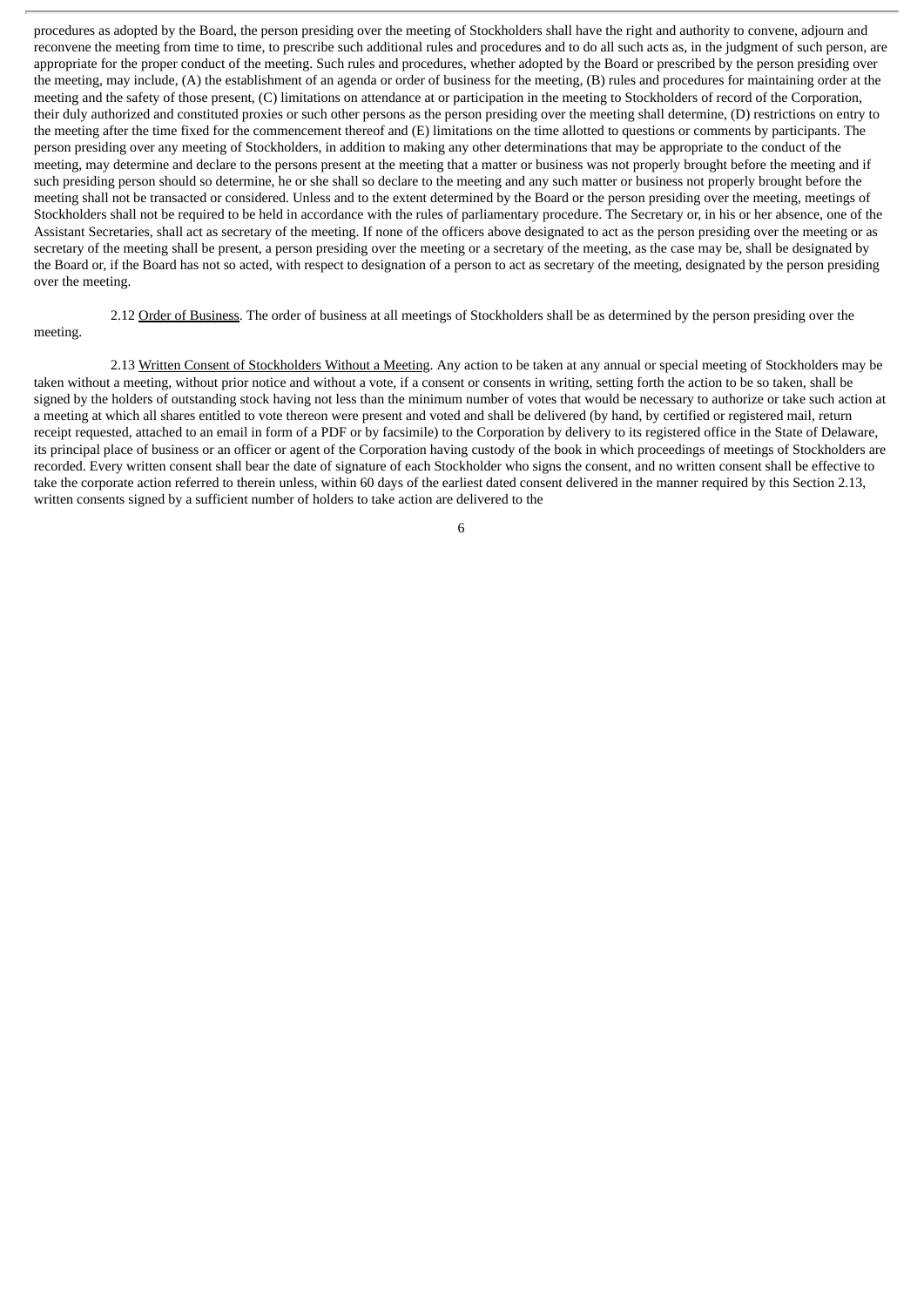Corporation pursuant to the foregoing. Prompt notice of the taking of the corporate action without a meeting by less than unanimous written consent shall, to the extent required by applicable law, be given to those Stockholders who have not consented in writing, and who, if the action had been taken at a meeting, would have been entitled to notice of the meeting if the record date for such meeting had been the date that written consents signed by a sufficient number of holders to take the action were delivered to the Corporation.

# ARTICLE 3

#### **DIRECTORS**

3.1 General Powers. The business and affairs of the Corporation shall be managed by or under the direction of the Board. The Board may adopt such rules and procedures, consistent with the Certificate of Incorporation, these By-laws or applicable law, as it may deem proper for the conduct of its meetings and the management of the Corporation.

3.2 Number; Qualification; Term of Office. The Board shall consist of one or more members, the number thereof to be determined from time to time by the Board. Directors need not be Stockholders. Each Director shall hold office until a successor is duly elected and qualified or until the Director's earlier death, resignation, disqualification or removal.

3.3 Newly Created Directorships and Vacancies. Any newly created directorships resulting from an increase in the authorized number of Directors or any vacancies occurring in the Board may be filled by the affirmative vote of a majority of the remaining members of the Board, although less than a quorum. A Director so elected shall be elected to hold office until the earlier of the expiration of the term of office of the Director whom he or she has replaced, election and qualification of a successor or the predecessor Director's death, resignation or removal.

3.4 Resignation. Any Director may resign at any time by notice given in writing or by electronic transmission to the Corporation. Such resignation shall take effect at the date of receipt of such notice or at such later time as is specified therein.

3.5 Regular Meetings. Regular meetings of the Board may be held without notice at such times and at such places as may be determined from time to time by the Board or its Chairman, within or without the State of Delaware, as considered necessary or desirable by the Directors.

3.6 Special Meetings. Special meetings of the Board may be held at such times and at such places, within or without the State of Delaware, as may be determined by the Chairman, the President or the Secretary on at least 24 hours' notice to each Director given by one of the means specified in Section 3.9 (*Notice Procedure*) hereof other than by mail (in which case such notice period shall be at least be 3 days). Special meetings shall be called by the Chairman, President or Secretary in like manner and on like notice on the written request of any two or more Directors.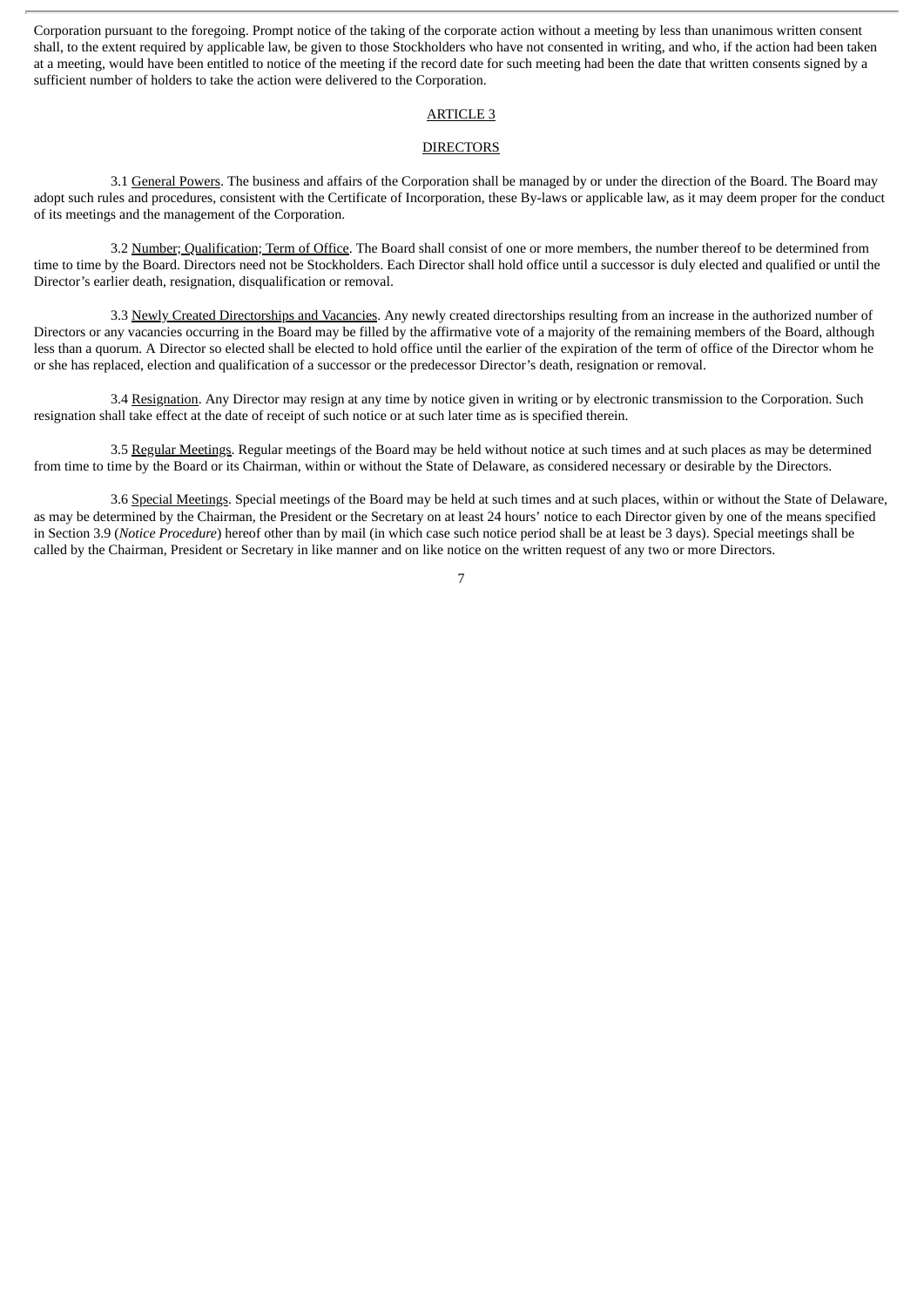3.7 Telephone Meetings. The meetings of the Board or any Board committee may be held by means of telephone conference or other communication equipment by means of which all persons participating in the meeting can hear each other. Participation by a Director in a meeting pursuant to this Section 3.7 shall constitute presence in person at such meeting.

3.8 Adjourned Meetings. A majority of the Directors present at any meeting of the Board, including an adjourned meeting, whether or not a quorum is present, may adjourn and reconvene such meeting to another time and place. At least 24 hours' notice of any adjourned meeting of the Board shall be given to each Director whether or not present at the time of the adjournment, if such notice shall be given by one of the means specified in Section 3.9 (*Notice Procedure*) hereof other than by mail (in which case such notice period shall be at least be 3 days). Any business may be transacted at a meeting held following an adjournment if such business might have been transacted at the meeting as originally called.

3.9 Notice Procedure. Subject to Sections 3.6 (*Special Meetings*) and 3.10 (*Waiver of Notice*) hereof, whenever notice is required to be given to any Director by applicable law, the Certificate of Incorporation or these By-laws, such notice shall be deemed given effectively if given in person or by telephone, mail addressed to such Director at such Director's address as it appears on the records of the Corporation, telecopy or by other means of electronic transmission.

3.10 Waiver of Notice. Whenever the giving of any notice to Directors is required by applicable law, the Certificate of Incorporation or these By-laws, a waiver thereof, given by the Director entitled to such notice, whether before or after such notice is required, shall be deemed equivalent to notice. Attendance by a Director at a meeting shall constitute a waiver of notice of such meeting except when the Director attends a meeting for the express purpose of objecting, at the beginning of such meeting, to transaction of any business on the ground that the meeting was not lawfully called or convened. Neither the business to be transacted at, nor the purpose of, any regular or special meeting of the Board or a Board committee need be specified in any waiver of notice.

3.11 Organization. At each meeting of the Board, the Chairman or, in his or her absence, another Director selected by the Board shall preside. The Secretary shall act as secretary at each meeting of the Board. If the Secretary is absent from any meeting of the Board, an Assistant Secretary shall perform the duties of secretary at such meeting. In the absence from any such meeting of the Secretary and all Assistant Secretaries, the person presiding at the meeting may appoint any person to act as secretary of the meeting.

 $\mathbf{Q}$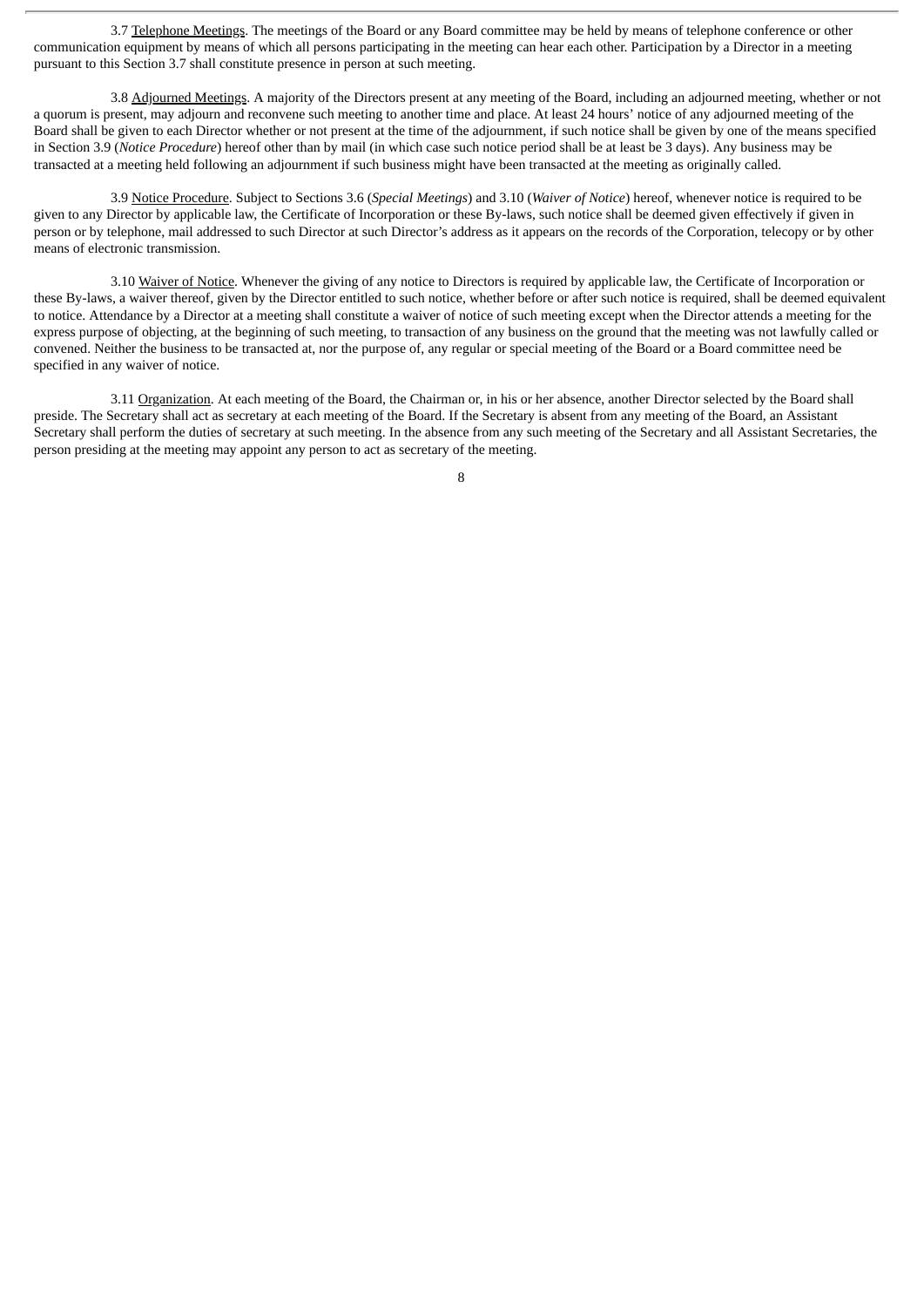3.12 Quorum of Directors. The presence of a majority of the Board shall be necessary and sufficient to constitute a quorum for transaction of business at any meeting of the Board.

3.13 Action by Majority Vote. Except as otherwise expressly required by these By-laws or the Certificate of Incorporation, the vote of a majority of the Directors present at a meeting at which a quorum is present shall be the act of the Board.

3.14 Action Without Meeting. Unless otherwise restricted by these By-laws, any action required or permitted to be taken at any meeting of the Board or of any committee thereof may be taken without a meeting if all Directors or members of such committee, as the case may be, consent thereto in writing or by electronic transmission, and the writings or electronic transmissions are filed with the minutes of proceedings of the Board or committee.

# ARTICLE 4

# COMMITTEES OF THE BOARD

4.1 Committees. The Board may designate one or more committees, each committee to consist of one or more of the Directors of the Corporation. The Board may designate one or more Directors as alternate members of any committee, who may replace any absent or disqualified member at any meeting of such committee. If a member of a committee shall be absent from any meeting, or disqualified from voting thereat, the remaining member or members present at the meeting and not disqualified from voting, whether or not such member or members constitute a quorum, may, by a unanimous vote, appoint another member of the Board to act at the meeting in the place of any such absent or disqualified member. Any such committee, to the extent permitted by applicable law, shall have and may exercise all the powers and authority of the Board in the management of the business and affairs of the Corporation and may authorize the seal of the Corporation to be affixed to all papers that may require it to the extent so authorized by the Board. Unless the Board provides otherwise, at all meetings of such committee, a majority of the members of the committee shall constitute a quorum for transaction of business, and the vote of a majority of the members of the committee present at any meeting at which there is a quorum shall be the act of the committee. Each committee shall keep regular minutes of its meetings. Unless the Board provides otherwise, each committee designated by the Board may make, alter and repeal rules and procedures for the conduct of its business. In the absence of such rules and procedures each committee shall conduct its business in the same manner as the Board conducts its business pursuant to Article 3.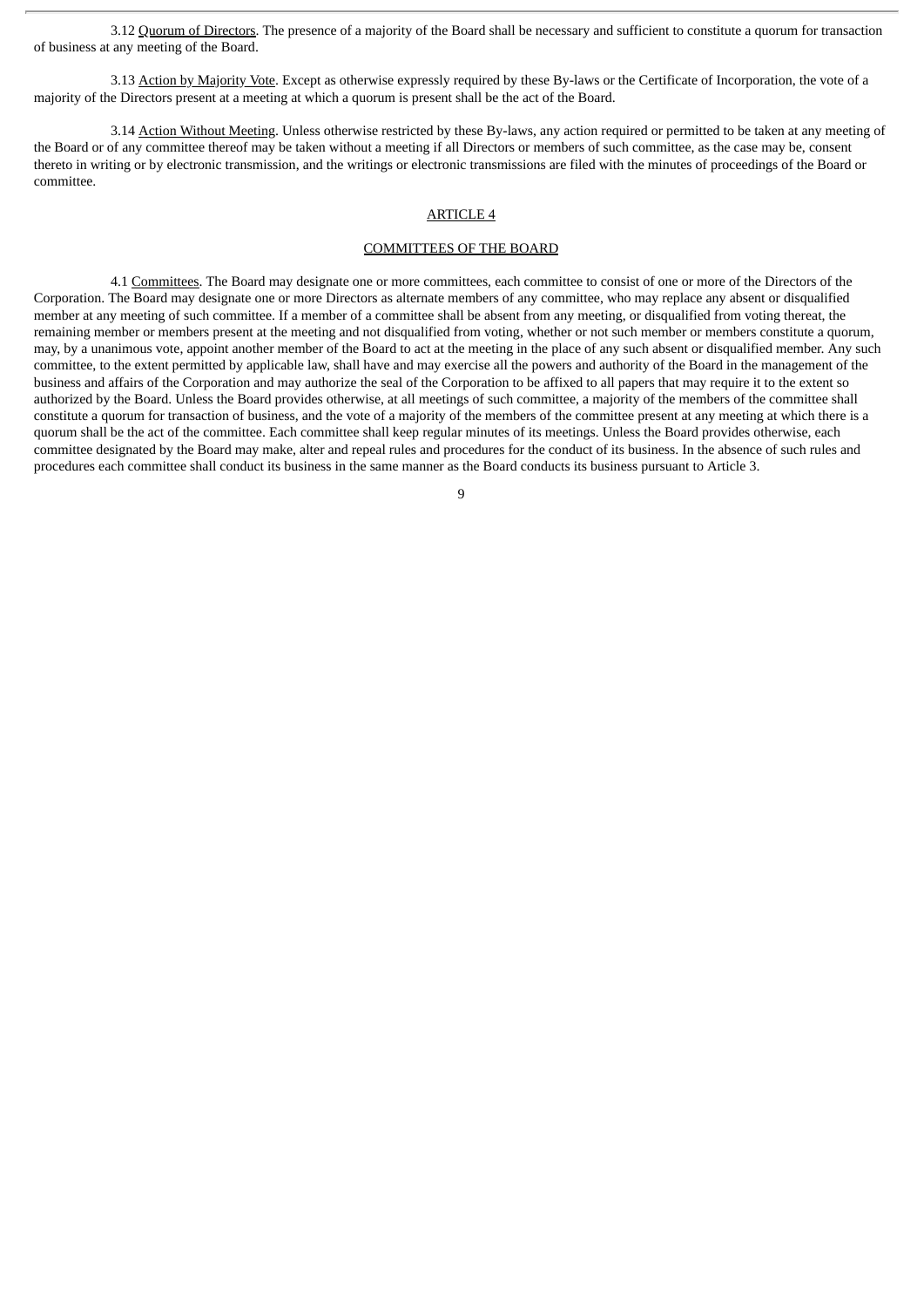# ARTICLE 5

# **OFFICERS**

5.1 Positions; Election. The officers of the Corporation shall be a President, a Secretary, a Treasurer and any other officers as the Board may elect from time to time, including a Chairman, one or more Vice Presidents and one or more Assistant Secretaries and Assistant Treasurers, who shall exercise such powers and perform such duties as shall be determined by the Board from time to time. Any number of offices may be held by the same person.

5.2 Term of Office. Each officer of the Corporation shall hold office until such officer's successor is elected and qualifies or until such officer's earlier death, resignation or removal. Any officer may resign at any time upon written notice to the Corporation. Such resignation shall take effect at the date of receipt of such notice or at such later time as is therein specified. The resignation of an officer shall be without prejudice to the contract rights of the Corporation, if any. Any officer may be removed at any time with or without cause by the Board. Any vacancy occurring in any office of the Corporation may be filled by the Board. The election of an officer shall not of itself create contract rights.

5.3 Chairman. The Chairman, if one shall have been elected, shall preside at all meetings of the Board and shall exercise such powers and perform such other duties as shall be determined from time to time by the Board.

5.4 President. The President shall have general supervision over the business of the Corporation and other duties incident to the office of President, and any other duties as may from time to time be assigned to the President by the Board and subject to the control of the Board in each case. The President shall preside at all meetings of the Stockholders and at all meetings of the Board at which the Chairman (if there be one) is not present. The President may sign and execute in the name of the Corporation deeds, mortgages, bonds, contracts and other instruments, except in cases in which the signing and execution thereof shall be expressly delegated by the Board or by these By-laws to some other officer or agent of the Corporation, or shall be required by applicable law to be signed or executed by a different person.

5.5 Vice Presidents. Vice Presidents shall have the duties incident to the office of Vice President and any other duties that may from time to time be assigned to the Vice President by the President or the Board. Any Vice President may sign and execute in the name of the Corporation deeds, mortgages, bonds, contracts or other instruments, except in cases in which the signing and execution thereof shall be expressly delegated by the Board or by these By-laws to some other officer or agent of the Corporation, or shall be required by applicable law to be signed or executed by a different person.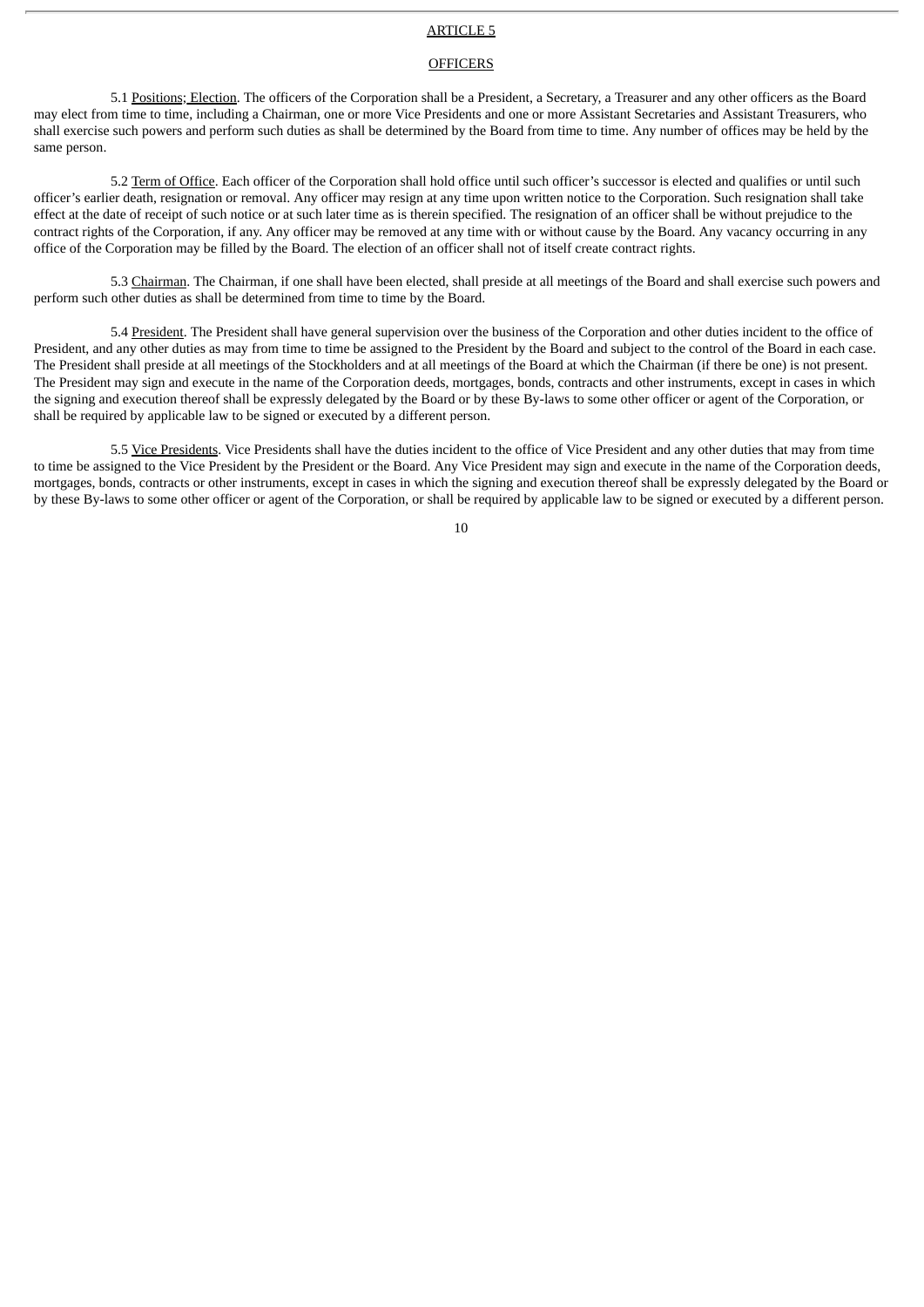5.6 Secretary. The Secretary shall attend all meetings of the Board and of the Stockholders, record all the proceedings of the meetings of the Board and of the Stockholders in a book to be kept for that purpose and perform like duties for committees of the Board, when required. The Secretary shall give, or cause to be given, notice of all special meetings of the Board and of the Stockholders and perform such other duties as may be prescribed by the Board or by the President. The Secretary shall have custody of the corporate seal of the Corporation, and the Secretary, or an Assistant Secretary, shall have authority to affix the same on any instrument that may require it, and when so affixed, the seal may be attested by the signature of the Secretary or by the signature of such Assistant Secretary. The Board may give general authority to any other officer to affix the seal of the Corporation and to attest the same by such officer's signature. The Secretary or an Assistant Secretary may also attest all instruments signed by the President or any Vice President. The Secretary shall have charge of all the books, records and papers of the Corporation relating to its organization and management, see that the reports, statements and other documents required by applicable law are properly kept and filed and, in general, perform all duties incident to the office of secretary of a corporation and such other duties as may from time to time be assigned to the Secretary by the Board or the President.

5.7 Treasurer. The Treasurer shall have charge and custody of, and be responsible for, all funds, securities and notes of the Corporation, receive and give receipts for moneys due and payable to the Corporation from any sources whatsoever; deposit all such moneys and valuable effects in the name and to the credit of the Corporation in such depositaries as may be designated by the Board, against proper vouchers, cause such funds to be disbursed by checks or drafts on the authorized depositaries of the Corporation signed in such manner as shall be determined by the Board and be responsible for the accuracy of the amounts of all moneys so disbursed, regularly enter or cause to be entered in books or other records maintained for the purpose full and adequate account of all moneys received or paid for the account of the Corporation, have the right to require from time to time reports or statements giving such information as the Treasurer may desire with respect to any and all financial transactions of the Corporation from the officers or agents transacting the same, render to the President or the Board, whenever the President or the Board shall require the Treasurer so to do, an account of the financial condition of the Corporation and of all financial transactions of the Corporation, disburse the funds of the Corporation as ordered by the Board and, in general, perform all duties incident to the office of Treasurer of a corporation and such other duties as may from time to time be assigned to the Treasurer by the Board or the President.

5.8 Assistant Secretaries and Assistant Treasurers. Assistant Secretaries and Assistant Treasurers shall perform such duties as shall be assigned to them by the Secretary or by the Treasurer, respectively, or by the Board or the President.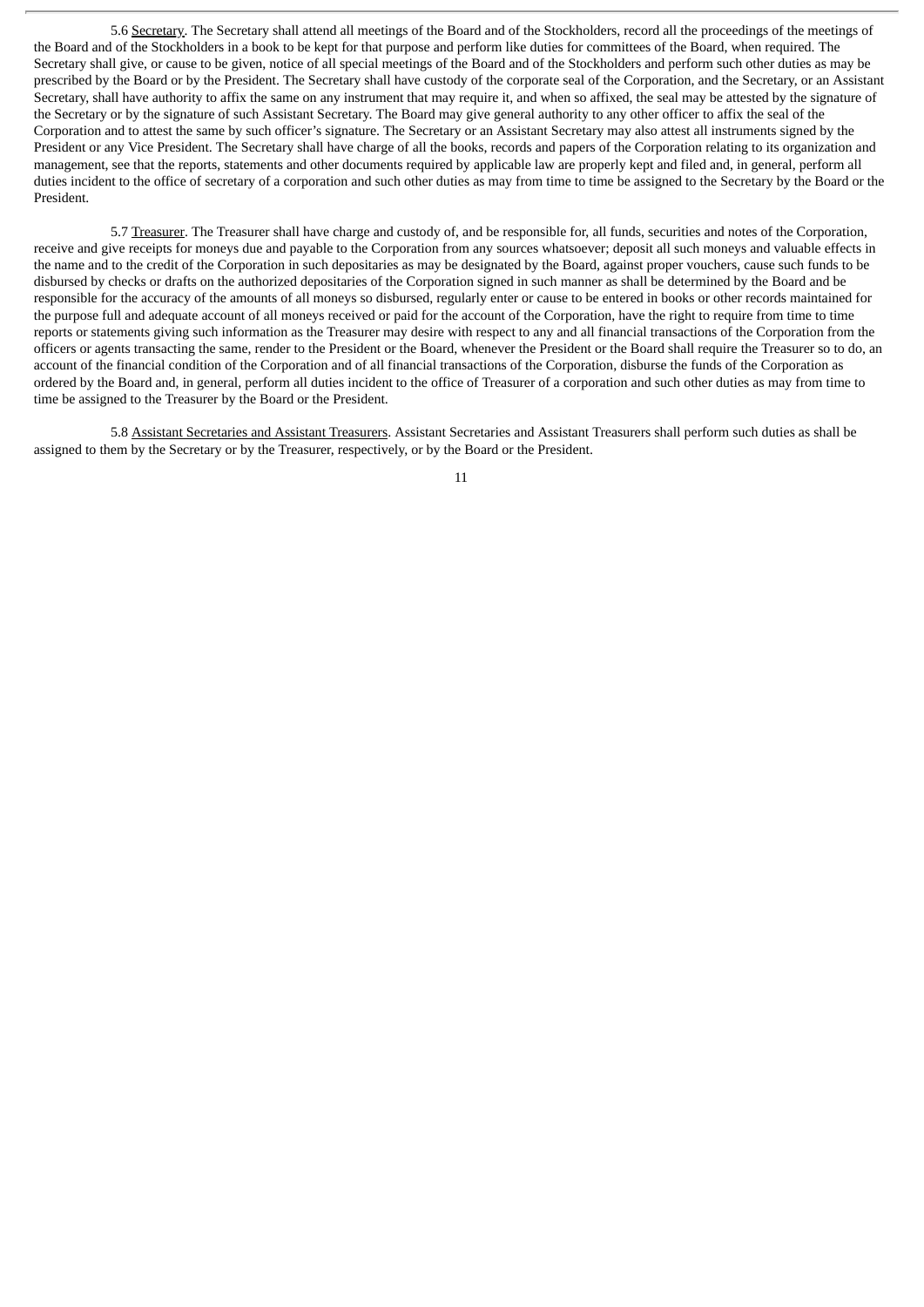# ARTICLE 6

# GENERAL PROVISIONS

6.1 Certificates Representing Shares. The shares of any or all classes or series of capital stock of the Corporation shall be uncertificated shares, unless the Board otherwise provides by resolution. If shares are represented by a certificate, such certificate shall be signed by or in the name of the Corporation by the Chairman, if any, or the President or any Vice President, and by the Secretary, or any Assistant Secretary or the Treasurer or any Assistant Treasurer, certifying the number of shares owned by such Stockholder in the Corporation. Any or all of the signatures upon a certificate may be facsimiles. Although any officer, transfer agent or registrar whose manual or facsimile signature is affixed to such a certificate ceases to be an officer, a transfer agent or a registrar before such certificate has been issued, such certificate may nevertheless be issued by the Corporation with the same effect as if such officer, transfer agent or registrar were still holding such office on the issue date of such certificate.

6.2 Transfer and Registry Agents. The Corporation may from time to time maintain one or more transfer offices or agents and registry offices or agents at such place or places as may be determined from time to time by the Board.

6.3 Lost, Stolen or Destroyed Certificates. The Corporation may issue a new certificate of stock to replace a certificate alleged to have been lost, stolen or destroyed. The Corporation may require the owner of such lost, stolen or destroyed certificate or his/her/its legal representative to give the Corporation a bond sufficient to indemnify it against any claim that may be made against the corporation on account of the alleged loss, theft or destruction of such certificate or the issuance of such new certificate.

6.4 Form of Records. Any records maintained by the Corporation in the regular course of its business, including its stock ledger, books of account and minute books, may be maintained on any information storage device or method; provided that the records so kept can be converted into clearly legible paper form within a reasonable time. The Corporation shall so convert any records so kept upon the request of any person entitled to inspect such records pursuant to applicable law.

6.5 Seal. The corporate seal shall have the name of the Corporation inscribed thereon and shall be in such form as may be approved from time to time by the Board. The seal may be used by causing it or a facsimile thereof to be impressed or affixed or otherwise reproduced.

6.6 Fiscal Year. The fiscal year of the Corporation shall be determined by the Board.

6.7 Amendments. These By-laws may be amended or repealed and new By-laws may be adopted by the Board, but the Stockholders may from time to time make additional By-laws or alter and repeal any By-laws whether such By-laws were originally adopted by them or otherwise.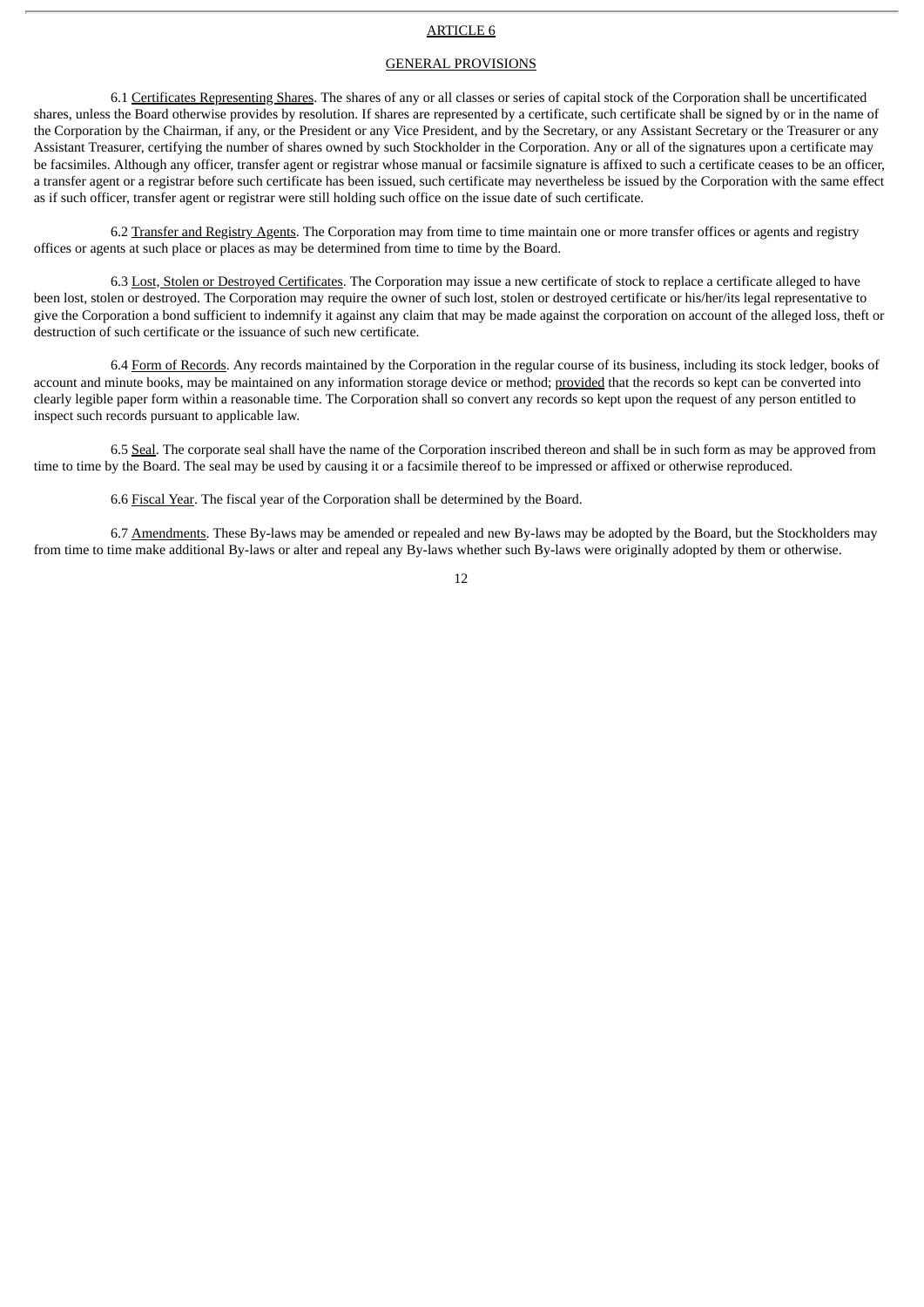<sup>6.8</sup> Conflict with Applicable Law or Certificate of Incorporation</u>. These By-laws are adopted subject to any applicable law and the Certificate of Incorporation. Whenever these By-laws may conflict with any applicable law or the Certificate of Incorporation, such conflict shall be resolved in favor of such law or the Certificate of Incorporation.